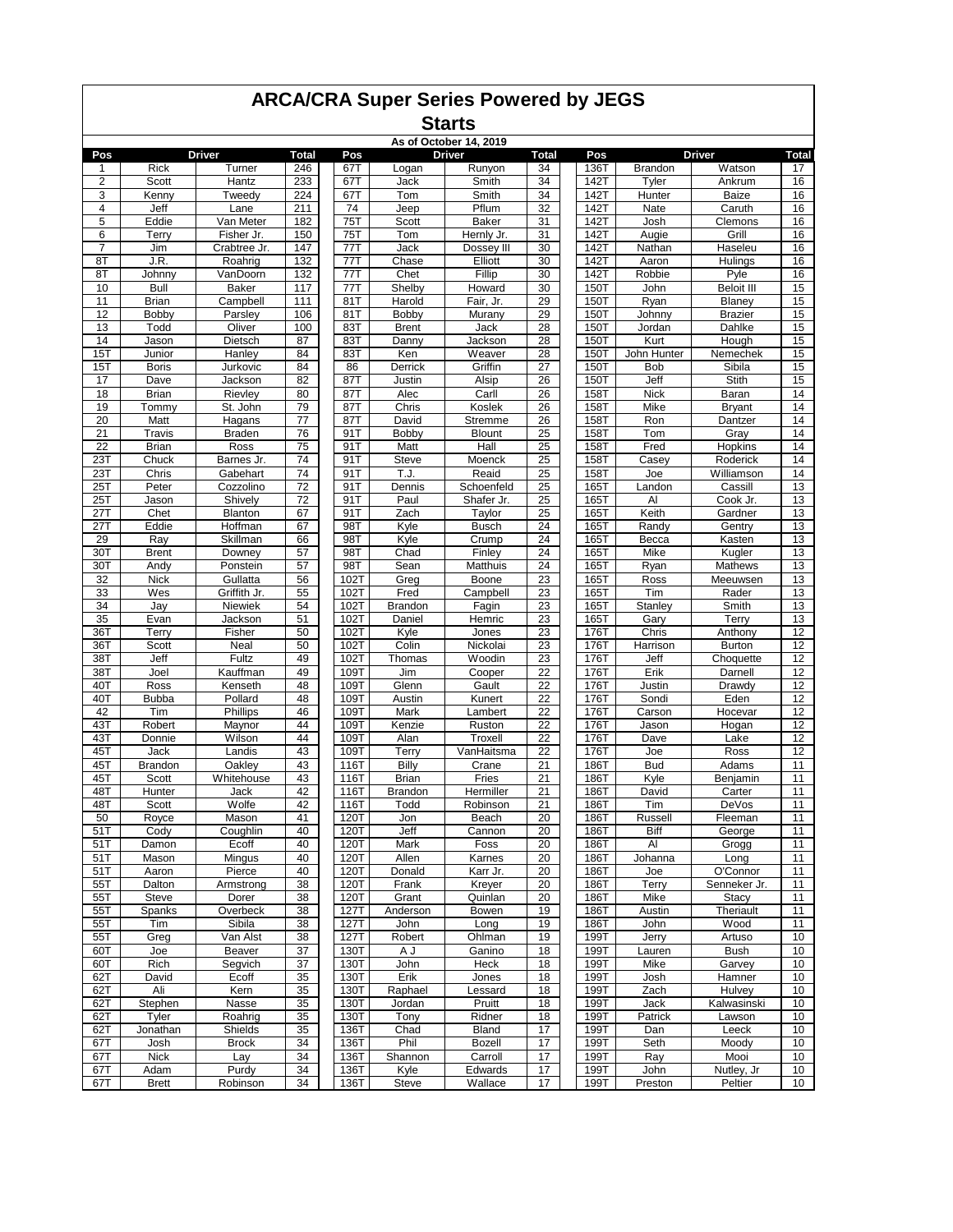|  | <b>ARCA/CRA Super Series Powered by JEGS</b> |
|--|----------------------------------------------|
|--|----------------------------------------------|

| As of October 14, 2019<br>Pos<br><b>Driver</b><br><b>Total</b><br><b>Driver</b><br><b>Total</b><br>Pos<br><b>Driver</b><br>Pos |                   |                   |                     |              |                      |                         |                |  |              |                   |                            |                         |
|--------------------------------------------------------------------------------------------------------------------------------|-------------------|-------------------|---------------------|--------------|----------------------|-------------------------|----------------|--|--------------|-------------------|----------------------------|-------------------------|
|                                                                                                                                |                   |                   |                     |              |                      |                         |                |  |              |                   |                            | <b>Total</b>            |
| 199T                                                                                                                           | Tony              | Reed              | 10                  | 280T         | Christopher          | Bell                    | 6              |  | 321T         | Ken               | McFarland                  | 5<br>5                  |
| 199T<br>199T                                                                                                                   | Jordan<br>Tom     | Sims<br>Thomas    | 10<br>10            | 280T<br>280T | <b>Brian</b><br>Jeff | Bergakker<br>Bland, Jr. | 6<br>6         |  | 321T<br>321T | Jeremy<br>Austin  | Miller<br>Nason            | 5                       |
| 199T                                                                                                                           | Kevin             | Willis            | 10                  | 280T         | Chad                 | <b>Blount</b>           | 6              |  | 321T         | <b>Brian</b>      | Nester                     | 5                       |
| 215T                                                                                                                           | Quinnton          | Bear              | 9                   | 280T         | Kyle                 | <b>Bryant</b>           | 6              |  | 321T         | Jeremy            | Pate                       | 5                       |
| 215T                                                                                                                           | Caleb             | <b>Bisackv</b>    | 9                   | 280T         | Joe                  | <b>Bush</b>             | 6              |  | 321T         | Chad              | Pendleton                  | 5                       |
| 215T                                                                                                                           | J.P.              | Crabtree          | 9                   | 280T         | Mitch                | Cobb                    | 6              |  | 321T         | Kyle              | Plott                      | $\overline{5}$          |
| 215T                                                                                                                           | Todd              | Currier           | 9                   | 280T         | Ryan                 | Crane                   | 6              |  | 321T         | Cardell           | Potter                     | 5                       |
| 215T                                                                                                                           | Michael           | Gaier             | 9                   | 280T         | Jake                 | Crum                    | 6              |  | 321T         | George            | Rangel                     | 5                       |
| 215T                                                                                                                           | Trevor            | McCoy             | 9                   | 280T         | Chris                | Davidson                | 6              |  | 321T         | Kent              | Robinson                   | 5                       |
| 215T                                                                                                                           | William           | Mefford           | 9                   | 280T         | Zach                 | Dunston                 | 6              |  | 321T         | <b>Steve</b>      | Rubeck                     | 5                       |
| 215T                                                                                                                           | Eddie             | Mercer            | 9                   | 280T         | Jonathan             | Eilen                   | 6              |  | 321T         | Mike              | Rush                       | 5                       |
| 215T                                                                                                                           | Joey              | Miller            | 9                   | 280T         | Jimmy                | Garmon                  | 6              |  | 321T         | Sammy             | Sanders                    | 5                       |
| 215T                                                                                                                           | Andrew            | Morrissey         | 9                   | 280T         | John                 | Gearhart                | 6              |  | 321T         | Travis            | Sauter                     | $\overline{5}$          |
| 215T                                                                                                                           | <b>Brian</b>      | Muick             | 9                   | 280T         | Todd                 | Gilliland               | 6              |  | 321T         | Billy             | Shotko                     | 5                       |
| 215T                                                                                                                           | Connor            | Okrzesik          | 9                   | 280T         | Tim                  | Gittemeier              | 6              |  | 321T         | Hayden            | Sprague                    | 5                       |
| 215T                                                                                                                           | Hunter            | Robbins           | 9                   | 280T         | Corey                | Heim                    | 6              |  | 321T         | Greg              | Taylor                     | 5                       |
| 215T                                                                                                                           | Dalton            | Sargeant          | 9                   | 280T         | Keith                | Herp                    | 6              |  | 321T         | John              | Vallo                      | 5                       |
| 215T                                                                                                                           | Michael           | Simko             | 9                   | 280T         | Donnie               | Hill                    | 6              |  | 321T         | Tristan           | Van Wieringen              | 5                       |
| 215T                                                                                                                           | Chandler          | Smith             | 9<br>9              | 280T         | Chuck                | Houin                   | 6<br>6         |  | 321T         | Lee               | VanDyk<br>Wauters          | 5<br>$\overline{5}$     |
| 215T<br>215T                                                                                                                   | Trent<br>Josh     | Snyder<br>Vadnais | 9                   | 280T<br>280T | Tony<br><b>Brian</b> | Johnson<br>Johnson, Jr. | 6              |  | 321T<br>321T | Spencer<br>Daniel | Webster                    | 5                       |
| 215T                                                                                                                           | <b>Billy</b>      | Van Meter         | 9                   | 280T         | Pat                  | Kelly                   | 6              |  | 321T         | Jason             | Weinkauf                   | 5                       |
| 234T                                                                                                                           | Justin            | Ashburn           | 8                   | 280T         | Ben                  | Kennedy                 | 6              |  | 321T         | Larry             | Zent                       | 5                       |
| 234T                                                                                                                           | Kent              | <b>Baledge</b>    | 8                   | 280T         | Doug                 | Klein                   | 6              |  | 375T         | <b>Brian</b>      | Baum                       | 4                       |
| 234T                                                                                                                           | <b>Billy</b>      | Barton            | 8                   | 280T         | Dave                 | Kuhlman                 | 6              |  | 375T         | Martin            | <b>Belcher</b>             | $\overline{4}$          |
| 234T                                                                                                                           | Jeff              | Berg              | 8                   | 280T         | Ryan                 | Lawler                  | 6              |  | 375T         | Don               | <b>Bickford</b>            | 4                       |
| 234T                                                                                                                           | AJ                | Bowlen            | 8                   | 280T         | Lennie               | LeGrande                | 6              |  | 375T         | Rich              | Bickle Jr.                 | 4                       |
| 234T                                                                                                                           | Ron               | Breese, Jr.       | 8                   | 280T         | Billy                | Leslie                  | 6              |  | 375T         | Ricky             | <b>Bilderback</b>          | 4                       |
| 234T                                                                                                                           | John              | Coffman           | 8                   | 280T         | Jeff                 | Marcum                  | 6              |  | 375T         | <b>Nick</b>       | <b>Bonstell</b>            | 4                       |
| 234T                                                                                                                           | Tommy             | Cook              | 8                   | 280T         | Griffin              | McGrath                 | 6              |  | 375T         | Sam               | <b>Breedlove</b>           | 4                       |
| 234T                                                                                                                           | Tim               | Curry             | 8                   | 280T         | <b>Brad</b>          | Mueller                 | 6              |  | 375T         | Cassius           | Clark                      | 4                       |
| 234T                                                                                                                           | Spencer           | Davis             | 8                   | 280T         | Trevor               | Noles                   | 6              |  | 375T         | John              | Dalziel                    | $\overline{4}$          |
| 234T                                                                                                                           | Scotty            | <b>Ellis</b>      | 8                   | 280T         | Jason                | Setser                  | 6              |  | 375T         | Anthony           | Danta                      | 4                       |
| 234T                                                                                                                           | Heath             | Hindman           | 8                   | 280T         | Bob                  | Sibila, Jr.             | 6              |  | 375T         | Corey             | Deuser                     | $\overline{4}$          |
| 234T                                                                                                                           | Roland            | Isaacs            | 8                   | 280T         | Casey                | Smith                   | 6              |  | 375T         | Jimmy             | Doyle                      | 4                       |
| 234T                                                                                                                           | Ryan              | Isaacs            | 8                   | 280T         | Bobby                | Stremme                 | 6              |  | 375T         | Christian         | Eckes                      | 4                       |
| 234T                                                                                                                           | Donny             | Klotz             | 8                   | 280T         | Ed                   | Szelagowski Jr.         | 6              |  | 375T         | Mike              | Eddy                       | $\overline{4}$          |
| 234T                                                                                                                           | Matt              | Kocourek          | 8                   | 280T         | Brandon              | Varney                  | 6              |  | 375T         | Scott             | Eggman                     | 4<br>4                  |
| 234T<br>234T                                                                                                                   | Josh<br>Justin    | Krug<br>Matson    | 8<br>8              | 280T<br>321T | Chris<br>Willie      | Weinkauf<br>Allen       | 6<br>5         |  | 375T<br>375T | Fred              | Elkins<br>Fleming          | 4                       |
| 234T                                                                                                                           | Jay               | Middleton         | 8                   | 321T         | Robert               | Amos                    | 5              |  | 375T         | Ryan<br>Jerrod    | Foley                      | 4                       |
| 234T                                                                                                                           | <b>Bret</b>       | Miles Jr.         | 8                   | 321T         | Cole                 | Anderson                | 5              |  | 375T         | Dan               | Fredrickson                | 4                       |
| 234T                                                                                                                           | Dennis            | Prunty            | 8                   | 321T         | Wayne                | Anderson                | 5              |  | 375T         | Mike              | Fritts                     | 4                       |
| 234T                                                                                                                           | Chase             | Purdy             | 8                   | 321T         | Troy                 | Backlund                | 5              |  | 375T         | Jared             | Fryer                      | 4                       |
| 234T                                                                                                                           | David             | Ragan             | 8                   | 321T         | Josh                 | <b>Bauer</b>            | 5              |  | 375T         | <b>Nick</b>       | Grodi                      | 4                       |
| 234T                                                                                                                           | Zane              | Smith             | 8                   | 321T         | Charlie              | Bradberry               | 5              |  | 375T         | Buddy             | Head                       | 4                       |
| 234T                                                                                                                           | Gary              | St. Amant         | 8                   | 321T         | Tim                  | <b>Burkett</b>          | 5              |  | 375T         | Gary              | Helton                     | 4                       |
| 234T                                                                                                                           | Scott             | Tomasik           | 8                   | 321T         | William              | Byron                   | 5              |  | 375T         | David             | Hole                       | 4                       |
| 234T                                                                                                                           | Jimmy             | Weller            | 8                   | 321T         | Andrew               | Conklin                 | 5              |  | 375T         | <b>Steve</b>      | Holt                       | 4                       |
| 234T                                                                                                                           | Dave              | Weltmeyer         | 8                   | 321T         | Mike                 | Coop                    | 5              |  | 375T         | Aaron             | Hough                      | $\overline{\mathbf{4}}$ |
| 234T                                                                                                                           | Don               | Young             | 8                   | 321T         | <b>Brad</b>          | Craven                  | 5              |  | 375T         | Tyler             | Hufford                    | 4                       |
| 263T                                                                                                                           | <b>Nick</b>       | Adams             | $\overline{7}$      | 321T         | Gene                 | Davis                   | 5              |  | 375T         | Johnny            | Jenkins                    | 4                       |
| 263T                                                                                                                           | Rich              | Boyer             | $\overline{7}$      | 321T         | Mark                 | Day                     | 5              |  | 375T         | Clay              | Jones                      | $\overline{4}$          |
| 263T                                                                                                                           | Dwayne            | <b>Buggay</b>     | 7                   | 321T         | Tim                  | Felver                  | 5              |  | 375T         | Tom               | Jones                      | 4                       |
| 263T                                                                                                                           | Scott             | Carlson           | $\overline{7}$      | 321T         | Danny                | Ford                    | 5              |  | 375T         | Dwayne            | Klem                       | 4                       |
| 263T                                                                                                                           | Landon            | Cling             | $\overline{7}$      | 321T         | Cale                 | Gale                    | $\overline{5}$ |  | 375T         | Eric              | Lee                        | $\overline{4}$          |
| 263T                                                                                                                           | Tony              | Dager             | $\overline{7}$<br>7 | 321T<br>321T | Noah<br>Kyle         | Gragson<br>Hadley       | 5<br>5         |  | 375T         | Al                | Longtin                    | 4<br>4                  |
| 263T                                                                                                                           | Cassten<br>Justin | Everidge<br>Haley | 7                   |              |                      | Holmes                  | 5              |  | 375T<br>375T | Don               | Mahaffey Jr.<br>Malinowski | 4                       |
| 263T<br>263T                                                                                                                   | Jeremy            | Lepak             | 7                   | 321T<br>321T | <b>Bret</b><br>Brian | Hoppe                   | 5              |  | 375T         | Jim<br>Kyle       | McCallum                   | 4                       |
| 263T                                                                                                                           | Charlie           | Menard            | 7                   | 321T         | Tim                  | Ice                     | 5              |  | 375T         | Shaun             | McWhirter                  | 4                       |
| 263T                                                                                                                           | Cole              | Rouse             | $\overline{7}$      | 321T         | Garrett              | Jones                   | 5              |  | 375T         | Larry             | Meadors                    | 4                       |
| 263T                                                                                                                           | Wes               | Russell, Jr       | $\overline{7}$      | 321T         | <b>Steve</b>         | Keller                  | $\overline{5}$ |  | 375T         | Eric              | Nale                       | 4                       |
| 263T                                                                                                                           | Ken               | Schrader          | $\overline{7}$      | 321T         | Paul                 | Kelly                   | 5              |  | 375T         | Dave              | Nester                     | 4                       |
| 263T                                                                                                                           | Cory              | Seal              | 7                   | 321T         | Martin               | Latulippe               | 5              |  | 375T         | Tyler             | <b>Nuckles</b>             | 4                       |
| 263T                                                                                                                           | Evan              | Shotko            | 7                   | 321T         | CJ                   | Leary                   | 5              |  | 375T         | Andrew            | Nylaan                     | 4                       |
| 263T                                                                                                                           | Dominique         | Van Wieringen     | 7                   | 321T         | Ty                   | Majeski                 | 5              |  | 375T         | Chris             | Orr                        | 4                       |
| 263T                                                                                                                           | Mike              | White             | 7                   | 321T         | Jarad                | Marks                   | 5              |  | 375T         | Orie              | Parr                       | 4                       |
| 280T                                                                                                                           | Jerry             | Andrews           | 6                   | 321T         | Pete                 | Mayden                  | 5              |  | 375T         | Chad              | Poorman                    | 4                       |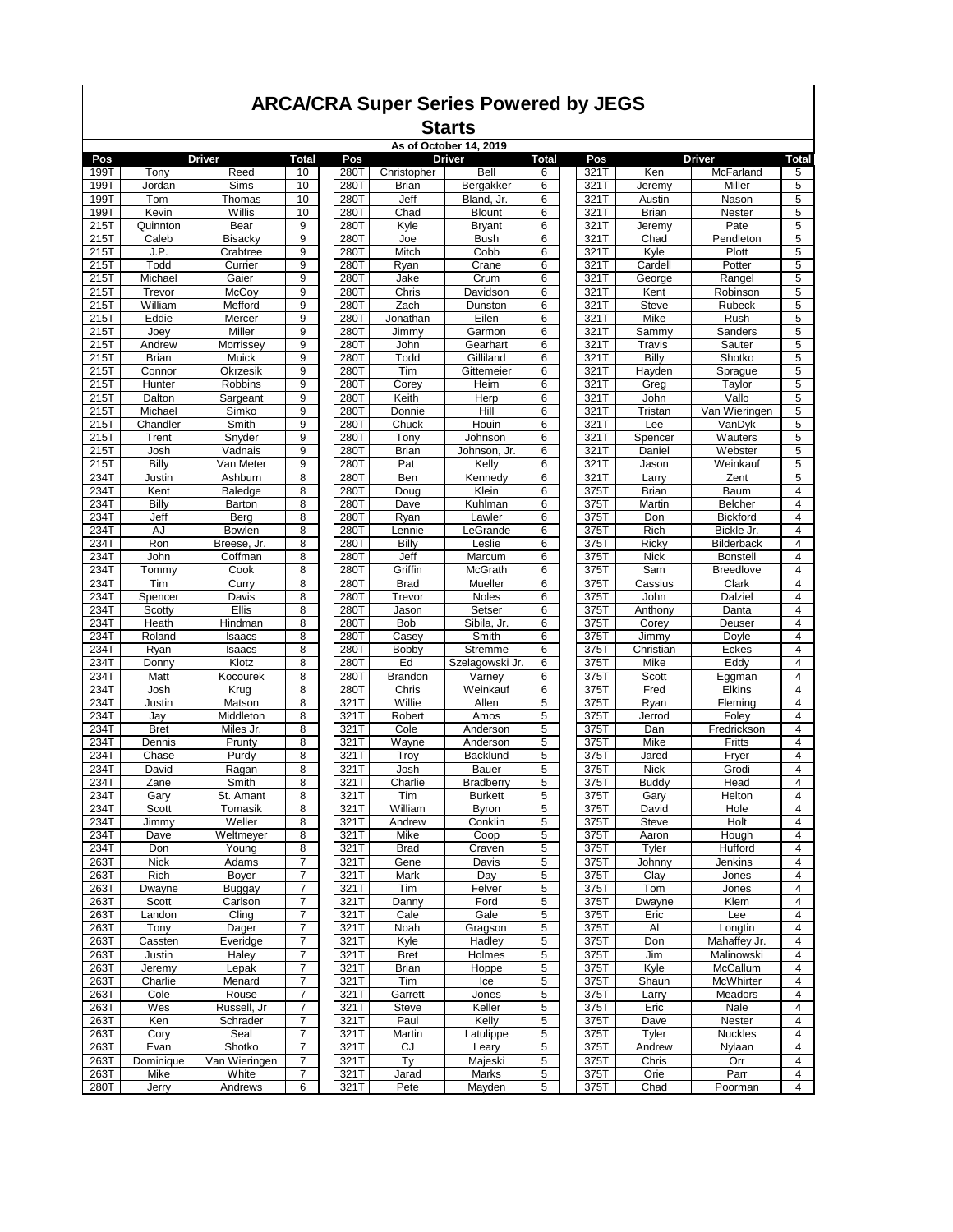|              |                       |                       |                     |              |                | As of October 14, 2019 |                         |              |                 |                        |                              |
|--------------|-----------------------|-----------------------|---------------------|--------------|----------------|------------------------|-------------------------|--------------|-----------------|------------------------|------------------------------|
| Pos          |                       | Driver                | <b>Total</b>        | Pos          |                | <b>Driver</b>          | <b>Total</b>            | Pos          |                 | <b>Driver</b>          | <b>Total</b>                 |
| 375T         | Nolan                 | Pope                  | 4                   | 437T<br>437T | Jeff<br>Austin | Letson                 | 3<br>3                  | 552T         | Logan           | Bearden                | 2<br>$\overline{2}$          |
| 375T<br>375T | Cody                  | Robinson<br>Rogers    | 4<br>$\overline{4}$ | 437T         | Dave           | Luedtke<br>Mader III   | 3                       | 552T<br>552T | Tom             | Beezley<br>Benson, Jr. | 2                            |
| 375T         | Clay<br>Anthony       | Sergi                 | 4                   | 437T         | Jonathan       | Martin                 | 3                       | 552T         | Johnny<br>Casey | Berenbrock             | 2                            |
| 375T         | Ryan                  | Sieg                  | 4                   | 437T         | Royce          | Mason II               | 3                       | 552T         | Trevor          | Berry                  | 2                            |
| 375T         | <b>Brett</b>          | Sontag                | $\overline{4}$      | 437T         | Phil           | Massuch                | 3                       | 552T         | Michael         | <b>Bilderback</b>      | 2                            |
| 375T         | Keith                 | Sterkowitz            | 4                   | 437T         | Mike           | Mazzagatti             | 3                       | 552T         | John            | <b>Bolen</b>           | $\overline{c}$               |
| 375T         | Dakota                | Stroup                | 4                   | 437T         | <b>Bobby</b>   | Measmer, Jr.           | 3                       | 552T         | Preston         | <b>Bores</b>           | $\overline{2}$               |
| 375T         | James                 | Swan                  | $\overline{4}$      | 437T         | Matt           | Merrell                | 3                       | 552T         | Brady           | <b>Boswell</b>         | 2                            |
| 375T         | Michael               | Thayer                | 4                   | 437T         | Joseph         | Meyer                  | 3                       | 552T         | Joe             | Boyd                   | 2                            |
| 375T         | Chris                 | Tomasik               | 4                   | 437T         | John           | Miller                 | 3                       | 552T         | Andy            | <b>Bozell</b>          | 2                            |
| 375T         | Greg                  | Usher                 | 4                   | 437T         | Terry          | Millikan               | 3                       | 552T         | Giovanni        | <b>Bromante</b>        | 2                            |
| 375T         | Joe                   | Walsh                 | 4                   | 437T         | Trey           | Mitchell               | 3                       | 552T         | Perry           | Brown                  | $\mathbf 2$                  |
| 375T         | Jeff                  | Way                   | $\overline{4}$      | 437T         | Kevin          | Moenck                 | 3                       | 552T         | Keith           | Cahela                 | $\overline{\mathbf{c}}$      |
| 375T         | Jenny                 | White                 | $\overline{4}$      | 437T         | Joey           | Mucciacciaro           | 3                       | 552T         | Bill            | Cantlev                | 2                            |
| 375T         | Ken                   | Wobma                 | 4                   | 437T         | Jeremy         | Munniksma              | 3                       | 552T         | Anthony         | Cataldi                | 2                            |
| 437T         | Shawn                 | Amor                  | 3                   | 437T         | Jason          | Neal                   | 3                       | 552T         | Drew            | Charlson               | 2                            |
| 437T<br>437T | Thor<br>Kale          | Anderson              | 3<br>3              | 437T         | Josh           | Nelms                  | 3<br>3                  | 552T         | Justin          | Claucherty             | 2                            |
| 437T         | Danny                 | Asztalos<br>Bagwell   | 3                   | 437T<br>437T | Jett<br>JR     | Noland<br>Norris       | 3                       | 552T<br>552T | Mike<br>Tony    | Coates<br>Conway       | $\overline{\mathbf{c}}$<br>2 |
| 437T         | Billy                 | Baird                 | 3                   | 437T         | Rex            | Norris III             | 3                       | 552T         | Jerry           | Cook                   | $\overline{2}$               |
| 437T         | Ricky                 | <b>Baker</b>          | 3                   | 437T         | Justin         | Oertel                 | 3                       | 552T         | Travis          | Cope                   | 2                            |
| 437T         | Rodney                | Benefield             | 3                   | 437T         | Tommy          | O'Leary IV             | 3                       | 552T         | Jerry           | Cowan                  | 2                            |
| 437T         | Derek                 | <b>Bischak</b>        | 3                   | 437T         | Dillon         | Oliver                 | 3                       | 552T         | John            | Cozart                 | 2                            |
| 437T         | Jeff                  | <b>Bozell</b>         | 3                   | 437T         | Keith          | Parkhurst              | 3                       | 552T         | Marty           | Crawford               | 2                            |
| 437T         | Todd                  | Braun                 | 3                   | 437T         | <b>Bud</b>     | Perry                  | 3                       | 552T         | Tom             | Craze                  | $\overline{2}$               |
| 437T         | <b>Blake</b>          | <b>Brown</b>          | 3                   | 437T         | Michael        | Pope                   | 3                       | 552T         | Justin          | Crider                 | 2                            |
| 437T         | <b>Steve</b>          | Campbell              | 3                   | 437T         | Larry          | Raines                 | 3                       | 552T         | Scotty          | Crockett               | 2                            |
| 437T         | <b>Steve</b>          | Carlson               | 3                   | 437T         | Jonathan       | Raney                  | 3                       | 552T         | Travis          | Dassow                 | 2                            |
| 437T         | Jeremy                | Colangelo             | 3                   | 437T         | Lee            | Regensburger           | 3                       | 552T         | Grant           | Davidson               | 2                            |
| 437T         | Jaren                 | Crabtree              | 3                   | 437T         | Jeremy         | Rice                   | 3                       | 552T         | Greg            | Davidson               | 2                            |
| 437T         | Matt                  | Craig                 | 3                   | 437T         | Scott          | Ross                   | 3                       | 552T         | Nathan          | Davis                  | $\overline{2}$               |
| 437T         | Robbie                | Dean                  | 3                   | 437T         | Ben            | Rowe                   | 3                       | 552T         | Steven          | Davis                  | $\overline{2}$               |
| 437T         | Mike                  | DeKuester             | 3                   | 437T         | Mike           | Rowe                   | 3                       | 552T         | <b>Nick</b>     | de Longpre             | 2                            |
| 437T         | Chris                 | <b>Dilbeck</b>        | 3                   | 437T         | Jake           | Ryan                   | 3                       | 552T         | Kris            | Deckard                | 2                            |
| 437T         | Darrell               | Draper                | 3                   | 437T         | Johnny         | Sauter                 | 3                       | 552T         | Natalie         | Decker                 | 2                            |
| 437T<br>437T | <b>Dick</b><br>Rowdie | Dunlevy, Jr.<br>Embry | 3<br>3              | 437T<br>437T | Shane<br>Larry | Sawyer<br>Schuler      | 3<br>3                  | 552T<br>552T | Barry<br>Stuart | DeSalve, Jr.<br>Dutton | 2<br>$\boldsymbol{2}$        |
| 437T         | Grant                 | Enfinger              | 3                   | 437T         | Jeff           | Scofield               | 3                       | 552T         | Doug            | Ehret                  | 2                            |
| 437T         | Gabe                  | Ensing                | 3                   | 437T         | <b>Brian</b>   | Scott                  | 3                       | 552T         | Kody            | Evans                  | $\overline{2}$               |
| 437T         | Brian                 | Finney                | 3                   | 437T         | Derek          | Scott, Jr              | 3                       | 552T         | Rick            | Everidge               | 2                            |
| 437T         | <b>Stewart</b>        | Friesen               | 3                   | 437T         | Austin Wayne   | Self                   | 3                       | 552T         | Harold          | Fair                   | 2                            |
| 437T         | Jeff                  | Gordon                | 3                   | 437T         | Joey           | Senter                 | 3                       | 552T         | Bobby           | Fields                 | 2                            |
| 437T         | Mario                 | Gosselin              | 3                   | 437T         | Shane          | Sieg                   | 3                       | 552T         | Jeff            | Firestine              | 2                            |
| 437T         | Jake                  | Griffin               | 3                   | 437T         | Josh           | Slade                  | 3                       | 552T         | David           | Flynn                  | 2                            |
| 437T         | Dalton                | Grindle               | 3                   | 437T         | Jared          | Smith                  | 3                       | 552T         | Tate            | Fogleman               | 2                            |
| 437T         | Scott                 | Hansen                | 3                   | 437T         | Jeremy         | Spoonmore              | 3                       | 552T         | Chris           | Fontaine               | 2                            |
| 437T         | Andy                  | Hanson                | 3                   | 437T         | Jeff           | Storm                  | 3                       | 552T         | Ryan            | Foster                 | 2                            |
| 437T         | Barry                 | Hartwell              | 3                   | 437T         | Tony           | Strupp                 | 3                       | 5521         | Albert          | Francis                | 2                            |
| 437T         | Doug                  | Hayes                 | 3                   | 437T         | Adam           | Terry                  | 3                       | 552T         | Ray             | Fullen                 | $\overline{2}$               |
| 437T         | Mike                  | Hennessey             | 3                   | 437T         | Colin          | Toland                 | 3                       | 552T         | Will            | Gallaher               | $\overline{2}$               |
| 437T         | Blake                 | Hillard               | 3                   | 437T         | John Wes       | Townley                | 3                       | 552T         | Derrick         | Gilchrist              | 2                            |
| 437T         | Josh                  | Hobson                | 3                   | 437T         | Doug           | True                   | 3                       | 552T         | Kevin           | Gingrich               | 2                            |
| 437T         | Skylar                | Holzhausen            | 3                   | 437T         | Nate           | Walton                 | 3                       | 552T         | Jacob           | Goede                  | $\overline{2}$               |
| 437T<br>437T | Hope<br>Quin          | Hornish<br>Houff      | 3<br>3              | 437T<br>437T | Karl<br>Ben    | Weber<br>Welch         | 3<br>3                  | 552T<br>552T | Doug<br>Kyle    | Grieg<br>Grissom       | 2<br>2                       |
| 437T         | Brian                 | Ickler                | 3                   | 437T         | Wayne          | Willard                | 3                       | 552T         | Paul            | Hahn                   | $\overline{2}$               |
| 437T         | Ryan                  | Inman                 | 3                   | 437T         | Jackie         | Willis                 | 3                       | 552T         | <b>Nick</b>     | Hammer                 | $\overline{\mathbf{c}}$      |
| 437T         | Tanner                | Jack                  | 3                   | 437T         | Dave           | Wilson                 | 3                       | 552T         | Mark            | Harrison               | $\overline{2}$               |
| 437T         | Jerick                | Johnson               | 3                   | 437T         | Kevin          | Zielezinski            | 3                       | 552T         | Jonathan        | Hassler                | 2                            |
| 437T         | Mac                   | Johnson               | 3                   | 437T         | Pat            | Zorn                   | 3                       | 552T         | Zak             | Hausler                | $\overline{\mathbf{c}}$      |
| 437T         | Brandon               | Jones                 | 3                   | 552T         | Tim            | Allensworth            | $\overline{\mathbf{c}}$ | 552T         | Matt            | <b>Hawkins</b>         | 2                            |
| 437T         | <b>Brett</b>          | Jursik                | 3                   | 552T         | Dennis         | Anscombe               | 2                       | 552T         | Scott           | Heckert                | $\overline{2}$               |
| 437T         | Will                  | Kimmel                | 3                   | 552T         | Steve          | Arpin                  | $\overline{2}$          | 552T         | Johnny          | Henderson              | 2                            |
| 437T         | Travis                | Kittleson             | 3                   | 552T         | Jason          | Atkinson               | $\overline{\mathbf{c}}$ | 552T         | Brandon         | Herbert                | 2                            |
| 437T         | Ed                    | Klinkhammer, Jr.      | 3                   | 552T         | Mike           | Bargo                  | $\overline{\mathbf{c}}$ | 552T         | Riley           | Herbst                 | 2                            |
| 437T         | Derek                 | Kraus                 | 3                   | 552T         | Chuck          | Barnes Sr.             | 2                       | 552T         | <b>Brent</b>    | Hook                   | 2                            |
| 437T         | Mark                  | Kraus                 | 3                   | 552T         | Trey           | <b>Bayne</b>           | 2                       | 552T         | Terry           | Horak                  | $\overline{2}$               |
| 437T         | James                 | Krueger               | 3                   | 552T         | Dexter         | Bean                   | 2                       | 552T         | Jim             | Hursey                 | 2                            |
| 437T         | Cayden                | Lapcevich             | 3                   | 552T         | Mark           | Beard                  | 2                       | 552T         | Tony            | Jackson Jr.            | $\overline{2}$               |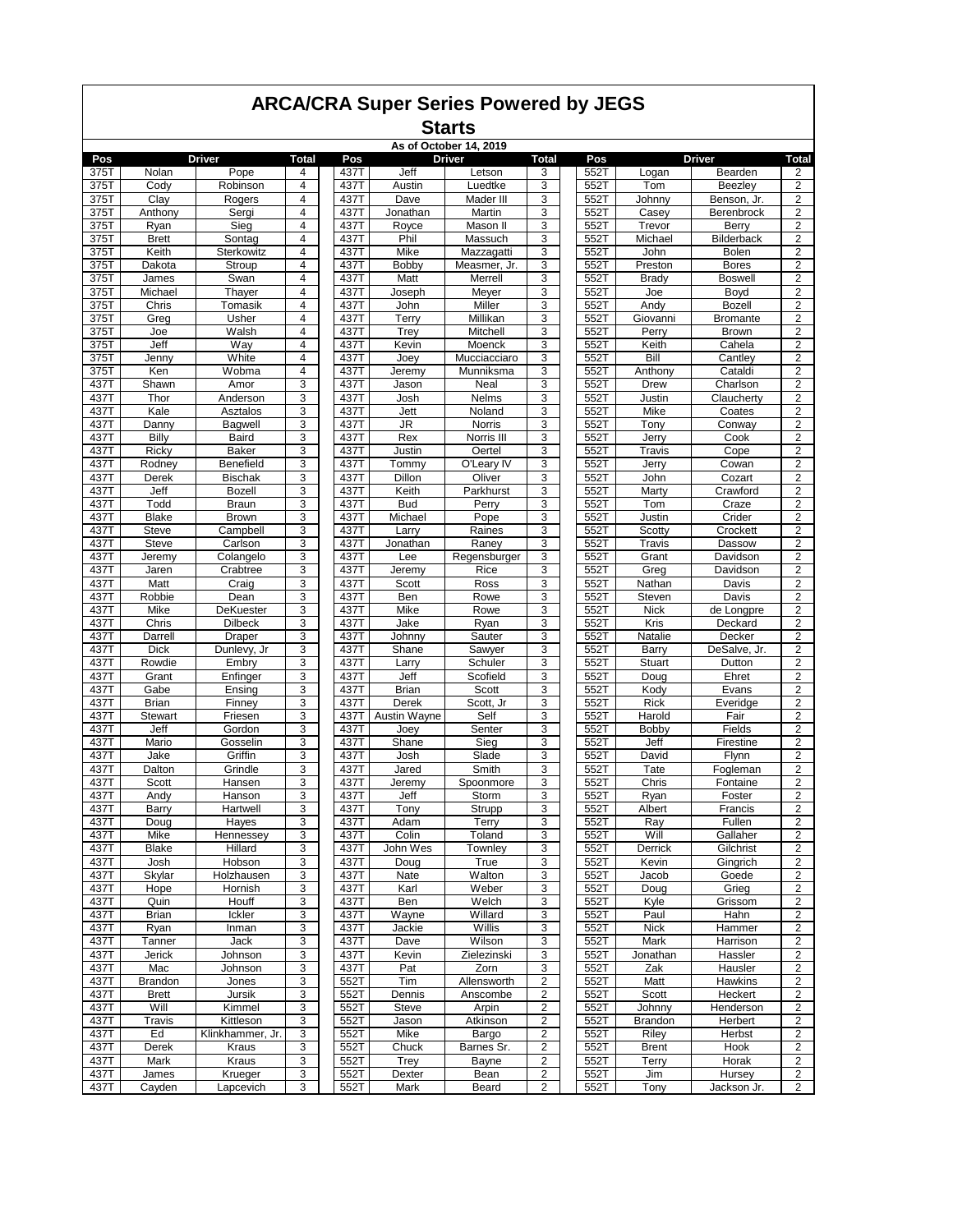|              | <b>ARCA/CRA Super Series Powered by JEGS</b><br><b>Starts</b><br>As of October 14, 2019<br><b>Driver</b><br><b>Driver</b> |                      |                                                    |              |                               |                                  |                                           |              |                    |                          |                              |  |  |
|--------------|---------------------------------------------------------------------------------------------------------------------------|----------------------|----------------------------------------------------|--------------|-------------------------------|----------------------------------|-------------------------------------------|--------------|--------------------|--------------------------|------------------------------|--|--|
|              |                                                                                                                           |                      |                                                    |              |                               |                                  |                                           |              |                    |                          |                              |  |  |
|              |                                                                                                                           |                      |                                                    |              |                               |                                  |                                           |              |                    |                          |                              |  |  |
| Pos<br>552T  | Colt                                                                                                                      | James                | Total<br>2                                         | Pos<br>552T  | D.J.                          | Weltmeyer                        | <b>Total</b><br>2                         | Pos<br>712T  | Ryan               | <b>Driver</b><br>Carlson | Total<br>1                   |  |  |
| 552T         | Casey                                                                                                                     | Johnson              | 2                                                  | 552T         | Dill                          | Whittymore                       | 2                                         | 712T         | Tyce               | Carlson                  | 1                            |  |  |
| 552T         | Daniel                                                                                                                    | Johnson              | $\overline{\mathbf{c}}$                            | 552T         | Bobby                         | Wilberg                          | 2                                         | 712T         | Jeff               | Carnacchi                | $\mathbf{1}$                 |  |  |
| 552T         | Robbie                                                                                                                    | Johnson              | $\overline{2}$                                     | 552T         | Tim                           | Wilcox                           | 2                                         | 712T         | Dane               | Carter                   | $\mathbf{1}$                 |  |  |
| 552T         | Andy                                                                                                                      | Jones                | $\overline{\mathbf{c}}$                            | 552T         | Ricky                         | Wilkinson                        | $\overline{2}$                            | 712T         | <b>Rick</b>        | Carver                   | 1                            |  |  |
| 552T         | Bobby                                                                                                                     | Justus               | $\overline{2}$                                     | 552T         | Brennon                       | Willard                          | 2                                         | 712T         | Terry              | Cater                    | 1                            |  |  |
| 552T         | Mason                                                                                                                     | Keller               | $\overline{\mathbf{c}}$                            | 552T         | Cole                          | Williams                         | 2                                         | 712T         | Casey              | Caudill                  | $\mathbf{1}$                 |  |  |
| 552T         | John                                                                                                                      | Knaus                | 2                                                  | 552T         | Corey                         | Williams                         | $\overline{2}$                            | 712T         | G.E.               | Chapman                  | 1                            |  |  |
| 552T<br>552T | Doug<br>Corey                                                                                                             | Konieczny<br>LaJoie  | $\overline{c}$<br>$\overline{2}$                   | 552T<br>552T | Travis<br>Chris               | Wilson<br>Wimmer                 | $\overline{\mathbf{c}}$<br>$\overline{c}$ | 712T<br>712T | Mandy<br>Ted       | Chick                    | $\mathbf{1}$<br>$\mathbf{1}$ |  |  |
| 552T         | Patrick                                                                                                                   | Laperle              | $\overline{\mathbf{c}}$                            | 552T         | Andrew                        | Wyatt                            | 2                                         | 712T         | Austin             | Christopher<br>Coe       | 1                            |  |  |
| 552T         | Jody                                                                                                                      | Lavender             | $\overline{2}$                                     | 712T         | Josh                          | Adams                            | 1                                         | 712T         | John               | Conklin                  | 1                            |  |  |
| 552T         | <b>Blake</b>                                                                                                              | Lehr                 | 2                                                  | 712T         | <b>Steve</b>                  | Agnew                            | 1                                         | 712T         | Patrick            | Conrad                   | 1                            |  |  |
| 552T         | <b>Brian</b>                                                                                                              | Lemmer               | $\overline{2}$                                     | 712T         | Clay                          | Alexander                        | $\mathbf{1}$                              | 712T         | Joe                | Cooksey                  | 1                            |  |  |
| 552T         | Dan                                                                                                                       | Lensing              | 2                                                  | 712T         | Johnny                        | Allen                            | 1                                         | 712T         | Mike               | Cope                     | 1                            |  |  |
| 552T         | Mike                                                                                                                      | Lichtfield           | $\overline{\mathbf{c}}$                            | 712T         | Kevin                         | Allen                            | $\mathbf{1}$                              | 712T         | <b>Rick</b>        | Corso                    | $\mathbf{1}$                 |  |  |
| 552T         | Tyler                                                                                                                     | MacKenzie            | $\overline{c}$                                     | 712T         | Ron                           | Allen                            | $\mathbf{1}$                              | 712T         | Joey               | Coulter                  | $\mathbf{1}$                 |  |  |
| 552T         | Todd                                                                                                                      | Marsh                | $\overline{c}$                                     | 712T         | Tyler                         | Allen                            | 1                                         | 712T         | Matt               | Crafton                  | 1                            |  |  |
| 552T         | Michael                                                                                                                   | Martin Jr.           | $\overline{2}$                                     | 712T         | Jared                         | Allison                          | 1                                         | 712T         | <b>Stacev</b>      | Crain                    | 1                            |  |  |
| 552T         | David                                                                                                                     | McManus              | 2                                                  | 712T         | Anthony                       | Anders                           | 1                                         | 712T         | Maddie             | Crane                    | 1                            |  |  |
| 552T<br>552T | Eddie                                                                                                                     | Messengill<br>Miller | $\overline{c}$                                     | 712T<br>712T | Alexa                         | Anderson                         | $\mathbf{1}$<br>$\mathbf{1}$              | 712T<br>712T | Bob<br><b>Brad</b> | Curry                    | 1<br>$\mathbf{1}$            |  |  |
| 552T         | <b>Butch</b><br>Jordan                                                                                                    | Miller               | $\overline{\mathbf{c}}$<br>$\overline{\mathbf{c}}$ | 712T         | Lee<br>Dakoda                 | Anderson<br>Armstrong            | $\mathbf{1}$                              | 712T         | Wade               | Dahmer<br>Day            | 1                            |  |  |
| 552T         | Mike                                                                                                                      | Monroe               | $\overline{c}$                                     | 712T         | Jamie                         | Artelt                           | $\mathbf{1}$                              | 712T         | Gus                | Dean                     | $\mathbf{1}$                 |  |  |
| 552T         | Fredrick                                                                                                                  | Moore                | $\overline{\mathbf{c}}$                            | 712T         | Scott                         | Atkinson                         | 1                                         | 712T         | DeWayne            | Dempsey                  | 1                            |  |  |
| 552T         | <b>Nick</b>                                                                                                               | Murgic               | $\overline{2}$                                     | 712T         | Chase                         | Austin                           | 1                                         | 712T         | Logan              | Dernoshek                | $\mathbf{1}$                 |  |  |
| 552T         | Sean                                                                                                                      | Murphy               | 2                                                  | 712T         | Jeff                          | Baily                            | 1                                         | 712T         | <b>Nick</b>        | Diano                    | 1                            |  |  |
| 552T         | Teddy                                                                                                                     | Musgrave Jr.         | $\overline{\mathbf{c}}$                            | 712T         | Colin                         | Bamke                            | $\mathbf{1}$                              | 712T         | Mason              | Diaz                     | $\mathbf{1}$                 |  |  |
| 552T         | John                                                                                                                      | Neal                 | $\overline{2}$                                     | 712T         | Dominic                       | Bando                            | $\mathbf{1}$                              | 712T         | Matt               | <b>DiBenedetto</b>       | $\mathbf{1}$                 |  |  |
| 552T         | Nick                                                                                                                      | Neri                 | $\overline{\mathbf{c}}$                            | 712T         | Drew                          | Bannon                           | 1                                         | 712T         | Justin             | Diercks                  | 1                            |  |  |
| 552T         | David                                                                                                                     | Odell                | $\overline{2}$                                     | 712T         | Eric                          | <b>Barcus</b>                    | 1                                         | 712T         | Tyler              | Dippel                   | 1                            |  |  |
| 552T         | Will                                                                                                                      | Olmsted              | $\overline{\mathbf{c}}$                            | 712T         | Tony                          | <b>Barcus</b>                    | 1                                         | 712T         | Dennis             | Dombek                   | 1                            |  |  |
| 552T         | Greg                                                                                                                      | Parr                 | 2                                                  | 712T         | Matt                          | Barndt                           | $\mathbf{1}$                              | 712T         | Jack               | Drolema Jr.              | $\mathbf{1}$                 |  |  |
| 552T         | Martin                                                                                                                    | Pierce               | $\overline{\mathbf{c}}$                            | 712T         | Dave                          | Barnhart                         | 1                                         | 712T         | Maryeve            | Dufault                  | $\mathbf{1}$                 |  |  |
| 552T<br>552T | Tony<br>Cole                                                                                                              | Pittman<br>Powell    | $\overline{\mathbf{c}}$<br>$\overline{c}$          | 712T<br>712T | Sean<br>Todd                  | <b>Bass</b><br><b>Bates</b>      | $\mathbf{1}$<br>1                         | 712T<br>712T | Travis             | Eddy<br>Edwards          | 1<br>$\mathbf{1}$            |  |  |
| 552T         | Rich                                                                                                                      | Pratt                | $\overline{2}$                                     | 712T         | Kinnie                        | Baugh                            | 1                                         | 712T         | James<br>Chris     | Eggleston                | 1                            |  |  |
| 552T         | David                                                                                                                     | Quackenbush          | $\overline{\mathbf{c}}$                            | 712T         | John                          | Beale                            | $\mathbf{1}$                              | 712T         | Cord               | Ehrhart                  | $\mathbf{1}$                 |  |  |
| 552T         | Freddy                                                                                                                    | Query                | 2                                                  | 712T         | Jayme                         | <b>Beck</b>                      | 1                                         | 712T         | Jason              | Essex                    | 1                            |  |  |
| 552T         | Mark                                                                                                                      | Reedy                | 2                                                  | 712T         | Ben                           | <b>Beeler</b>                    | $\mathbf{1}$                              | 712T         | Gary               | Estes                    | 1                            |  |  |
| 552T         | Justin                                                                                                                    | Regnerus             | $\overline{\mathbf{c}}$                            | 712T         | <b>Brandon</b>                | Bendele                          | 1                                         | 712T         | Cooper             | Faassin                  | $\mathbf{1}$                 |  |  |
| 552T         | <b>Steve</b>                                                                                                              | Renner               | $\overline{\mathbf{c}}$                            | 712T         | Billy                         | Bigley Jr.                       | 1                                         | 712T         | <b>Buddy</b>       | Fannon                   | 1                            |  |  |
| 552T         | Bill                                                                                                                      | Rodgers              | $\overline{c}$                                     | 712T         | Tony                          | <b>Black</b>                     | $\mathbf{1}$                              | 712T         | Eddie              | Fatscher                 | 1                            |  |  |
| 552T         | Tim                                                                                                                       | Rothe                | $\overline{2}$                                     | 712T         | <b>Blake</b>                  | Bojorkland                       | 1                                         | 712T         | Scott              | Fields                   | 1                            |  |  |
| 552T         | Logan                                                                                                                     | Ruffin               | 2                                                  | 712T         | Jason                         | Boyd                             | 1                                         | 712T         | John               | Findley                  | 1                            |  |  |
| 552T         | David                                                                                                                     | Russell              | 2                                                  | 712T         | Billy                         | <b>Boyer</b>                     | 1                                         | 712T         | David              | Finney                   | 1                            |  |  |
| 552T         | Tim                                                                                                                       | Russell              | $\overline{2}$                                     | 712T         | Logan                         | <b>Boyett</b>                    | 1                                         | 712T         | Chris              | Flemming                 | 1                            |  |  |
| 552T         | Ronnie                                                                                                                    | Sanders              | 2                                                  | 712T         | Dave                          | Brandenburg                      | $\mathbf{1}$                              | 712T         | Clint              | Folsom                   | 1                            |  |  |
| 552T<br>552T | Jerry<br>Tim                                                                                                              | Schafer<br>Schendel  | $\overline{2}$<br>$\overline{2}$                   | 712T<br>712T | Walt<br>Drew                  | <b>Brannen</b><br>Brannon        | 1<br>1                                    | 712T<br>712T | Jerry<br>Kevin     | Fortner<br>Foster        | 1<br>$\mathbf{1}$            |  |  |
| 552T         | <b>Buddy</b>                                                                                                              | Schrock              | 2                                                  | 712T         | Chad                          | <b>Brawn</b>                     | 1                                         | 712T         | Eric               | Fransen                  | $\mathbf{1}$                 |  |  |
| 552T         | Justin                                                                                                                    | Schroeder            | 2                                                  | 712T         | <b>Bubba</b>                  | <b>Brooks</b>                    | 1                                         | 712T         | Mike               | Fritz                    | 1                            |  |  |
| 552T         | Dave                                                                                                                      | Sensiba              | 2                                                  | 712T         | Matt                          | <b>Brooks</b>                    | 1                                         | 712T         | Spencer            | Gallagher                | 1                            |  |  |
| 552T         | Brandon                                                                                                                   | Setzer               | $\overline{\mathbf{c}}$                            | 712T         | Steven                        | <b>Brooks</b>                    | $\mathbf{1}$                              | 712T         | David              | Garbo, Jr.               | $\mathbf{1}$                 |  |  |
| 552T         | <b>DJ</b>                                                                                                                 | Shaw                 | $\overline{2}$                                     | 712T         | <b>Rick</b>                   | <b>Brown</b>                     | 1                                         | 712T         | Jake               | Garcia                   | 1                            |  |  |
| 552T         | Greg                                                                                                                      | Simpson              | 2                                                  | 712T         | Tim                           | Brown                            | 1                                         | 712T         | Curt               | Genow                    | 1                            |  |  |
| 552T         | Josh                                                                                                                      | Smith                | $\overline{\mathbf{c}}$                            | 712T         | Bill                          | <b>Browning</b>                  | $\mathbf{1}$                              | 712T         | Jeremy             | Gerstner                 | $\mathbf{1}$                 |  |  |
| 552T         | Mike                                                                                                                      | Smith                | 2                                                  | 712T         | DaWayne                       | Bryan                            | 1                                         | 712T         | Bobby              | Gill                     | 1                            |  |  |
| 552T         | Greg                                                                                                                      | Stapleton            | $\overline{\mathbf{c}}$                            | 712T         | Bill                          | Burba                            | $\mathbf{1}$                              | 712T         | Jerry              | Gille                    | $\mathbf{1}$                 |  |  |
| 552T         | Tim                                                                                                                       | <b>Steele</b>        | $\overline{\mathbf{c}}$                            | 712T         | Dustin                        | <b>Burge</b>                     | $\mathbf{1}$                              | 712T         | Matt               | Goodnight                | $\mathbf{1}$                 |  |  |
| 552T         | Ryan                                                                                                                      | Tedesco              | $\overline{2}$                                     | 712T         | <b>Brock</b>                  | <b>Burns</b>                     | 1                                         | 712T         | Bo                 | Gordley                  | 1                            |  |  |
| 552T         | Austin                                                                                                                    | Thaxton              | $\overline{2}$                                     | 712T         | Ralph                         | Burris, Jr                       | $\mathbf{1}$                              | 712T         | Lanny              | Graham                   | $\mathbf{1}$                 |  |  |
| 552T         | Matt                                                                                                                      | Tifft                | 2                                                  | 712T         | Mike                          | <b>Bursley</b>                   | 1                                         | 712T         | David              | Green                    | 1                            |  |  |
| 552T         | Cole                                                                                                                      | Timm                 | $\overline{\mathbf{c}}$                            | 712T         | Wes                           | <b>Burton</b>                    | 1                                         | 712T         | John               | Grega                    | $\mathbf{1}$                 |  |  |
| 552T<br>552T | Jason<br>Lee                                                                                                              | Timmerman<br>Tissot  | $\overline{\mathbf{c}}$<br>$\overline{\mathbf{c}}$ | 712T<br>712T | <b>Nick</b><br><b>Bronson</b> | <b>Bussell</b><br><b>Butcher</b> | 1<br>1                                    | 712T<br>712T | Max<br>Jack        | Gresham<br>Gritter       | 1<br>$\mathbf{1}$            |  |  |
| 552T         | Brandon                                                                                                                   | Tweedy               | $\overline{\mathbf{c}}$                            | 712T         | Josh                          | Cahill                           | $\mathbf{1}$                              | 712T         | Bobby              | Grubaugh                 | 1                            |  |  |
| 552T         | <b>Bob</b>                                                                                                                | Varney               | $\overline{\mathbf{c}}$                            | 712T         | Garrett                       | Campbell                         | 1                                         | 712T         | Wayne              | Grubb                    | 1                            |  |  |
| 552T         | Justin                                                                                                                    | Wakefield            | $\overline{2}$                                     | 712T         | Anthony                       | Campi                            | 1                                         | 712T         | Alex               | Haase                    | $\mathbf{1}$                 |  |  |
| 552T         | Matt                                                                                                                      | Wallace              | $\overline{2}$                                     | 712T         | Greg                          | Carby                            | 1                                         | 712T         | Chris              | Hacker                   | 1                            |  |  |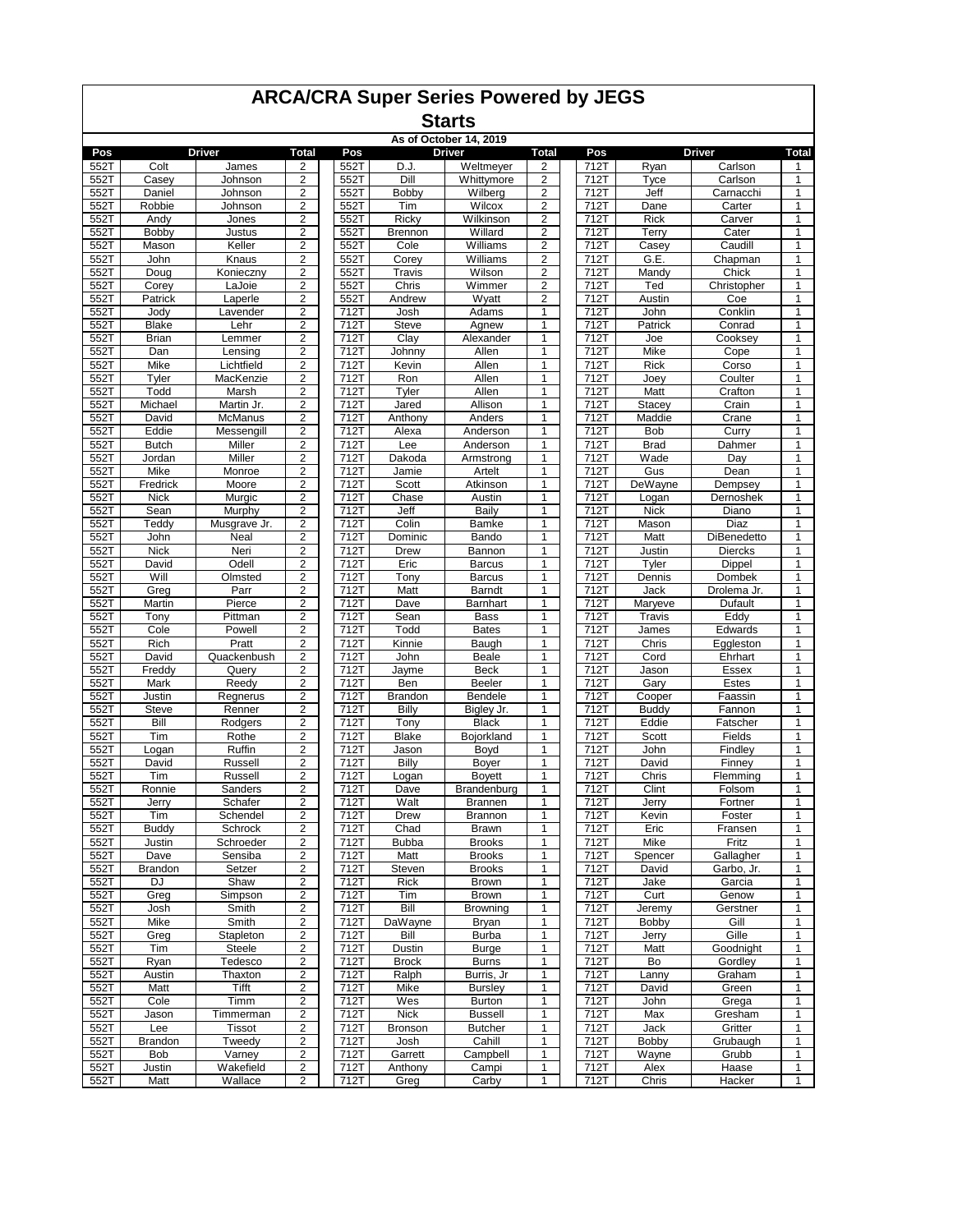|                   | <b>ARCA/CRA Super Series Powered by JEGS</b><br><b>Starts</b><br>As of October 14, 2019<br>Driver<br><b>Total</b><br>Pos<br><b>Driver</b><br><b>Total</b><br>Pos<br><b>Driver</b><br><b>Total</b><br>Pos |                  |              |              |                 |                  |              |              |              |                 |                   |  |  |
|-------------------|----------------------------------------------------------------------------------------------------------------------------------------------------------------------------------------------------------|------------------|--------------|--------------|-----------------|------------------|--------------|--------------|--------------|-----------------|-------------------|--|--|
|                   |                                                                                                                                                                                                          |                  |              |              |                 |                  |              |              |              |                 |                   |  |  |
|                   |                                                                                                                                                                                                          |                  |              |              |                 |                  |              |              |              |                 |                   |  |  |
| 712T              | Ryan                                                                                                                                                                                                     | Hanson           | 1            | 712T         | Monte           | Marsh            | 1            | 712T         | Christian    | Rose            | 1                 |  |  |
| 712T              | Chris                                                                                                                                                                                                    | Harmon           | 1            | 712T         | Tommy Joe       | <b>Martins</b>   | 1            | 712T         | Ronnie       | Rose            | 1                 |  |  |
| 712T              | Jesse                                                                                                                                                                                                    | Harris           | 1            | 712T         | Eddie           | Massengale       | 1            | 712T         | <b>Brett</b> | Rowe            | 1                 |  |  |
| 712T              | John                                                                                                                                                                                                     | Helman           | 1            | 712T         | Matt            | Maurer           | 1            | 712T         | Adam         | Royle           | $\mathbf{1}$      |  |  |
| 712T              | Molly                                                                                                                                                                                                    | Helmuth          | 1            | 712T         | Jeremy          | Mayfield         | 1            | 712T         | Korey        | Ruble           | 1                 |  |  |
| 712T              | Jeff                                                                                                                                                                                                     | Hennip           | 1            | 712T         | Pat             | McCabe           | 1            | 712T         | Richard      | Ruckh           | $\mathbf{1}$      |  |  |
| $712\overline{T}$ | AJ                                                                                                                                                                                                       | Henriksen        | 1            | 712T         | Neil            | McClelland       | 1            | 712T         | Justin       | Ryan            | 1                 |  |  |
| 712T              | Scott                                                                                                                                                                                                    | Hensley          | 1            | 712T         | Ricky           | McCray, Jr       | 1            | 712T         | Scott        | Saunders        | 1                 |  |  |
| 712T              | Chris                                                                                                                                                                                                    | Hettinger        | 1            | 712T         | Ron             | McDonald         | 1            | 712T         | Tony         | Scalpelli, Jr.  | $\mathbf{1}$      |  |  |
| 712T              | Johnathan                                                                                                                                                                                                | Hicken           | 1            | 712T         | Dan             | McEndearfer      | 1            | 712T         | Paul         | Schafer         | 1                 |  |  |
| 712T              | <b>Brian</b>                                                                                                                                                                                             | Hoar             | 1            | 712T         | B.J.            | McLeod           | 1            | 712T         | Garrett      | Schwartz        | 1                 |  |  |
| 712T              | Hudson                                                                                                                                                                                                   | Holder           | 1            | 712T         | Chris           | Mikesell         | 1            | 712T         | Rodney       | Scott           | 1                 |  |  |
| 712T              | Mike                                                                                                                                                                                                     | Holland          | 1            | 712T         | Tyler           | Millwood         | 1            | 712T         | Logan        | Seavey          | $\mathbf{1}$      |  |  |
| 712T              | Bob                                                                                                                                                                                                      | Holley           | 1            | 712T         | Marc            | Mitchell         | 1            | 712T         | <b>Steve</b> | Seegott         | 1                 |  |  |
| 712T              | Tim                                                                                                                                                                                                      | Hollis           | 1            | 712T         | Lane            | Morrow           | 1            | 712T         | Cory         | Setser          | $\mathbf{1}$      |  |  |
| 712T              | Jeff                                                                                                                                                                                                     | Holtz            | $\mathbf{1}$ | 712T         | Billy           | Mowery           | 1            | 712T         | Paul         | Shafer Sr.      | $\mathbf{1}$      |  |  |
| 712T              | William                                                                                                                                                                                                  | Hoose            | 1            | 712T         | Scott           | Mulkern          | 1            | 712T         | Jerry        | Sharp           | 1                 |  |  |
| 712T              | Michael                                                                                                                                                                                                  | House            | 1            | 712T         | Ray             | Muncie           | 1            | 712T         | Justin       | Shriner         | 1                 |  |  |
| 712T              | Michael                                                                                                                                                                                                  | House            | 1            | 712T         | Howard          | Muncy            | 1            | 712T         | <b>Rick</b>  | Sibila          | 1                 |  |  |
| 712T              | <b>Brett</b>                                                                                                                                                                                             | Hudson           | 1            | 712T         | Jacob           | Muncy            | 1            | 712T         | Austin       | Siebert         | 1                 |  |  |
| 712T              | Molley                                                                                                                                                                                                   | Hulmuth          | 1            | 712T         | Ron             | <b>Myers</b>     | 1            | 712T         | Jim          | Siewert         | 1                 |  |  |
| 712T              | Jacob                                                                                                                                                                                                    | Humphrey         | 1            | 712T         | Matt            | Mylin            | 1            | 712T         | Jim          | Sikes, Jr.      | 1                 |  |  |
| 712T              | Cody                                                                                                                                                                                                     | Humphreys        | 1            | 712T         | Mark            | Neff             | 1            | 712T         | Dave         | Simpson         | 1                 |  |  |
| 712T              | Jamie                                                                                                                                                                                                    | Hune             | 1            | 712T         | Colton          | Nelson<br>Newman | 1            | 712T         | L.B.         | Skaggs          | 1                 |  |  |
| 712T              | Jamie                                                                                                                                                                                                    | Hunt             | $\mathbf{1}$ | 712T         | Ryan            |                  | 1            | 712T         | Fain         | Skinner         | $\mathbf{1}$      |  |  |
| 712T<br>712T      | Billy                                                                                                                                                                                                    | Hutson           | 1<br>1       | 712T<br>712T | Roger Lee<br>RJ | Newton<br>Norton | 1<br>1       | 712T<br>712T | Dean<br>Vern | Slappey         | 1<br>$\mathbf{1}$ |  |  |
| 712T              | Jared<br>Jamie                                                                                                                                                                                           | Irvan<br>Iverson | 1            | 712T         | Len             | Nowesel          | 1            | 712T         | Mike         | Slaugh<br>Slone | $\mathbf{1}$      |  |  |
| 712T              | Jordan                                                                                                                                                                                                   | <b>Ives</b>      | 1            | 712T         | Bryan           | Nuckles          | 1            | 712T         | <b>Bubba</b> | Smith           | 1                 |  |  |
| 712T              | Trey                                                                                                                                                                                                     | Jarrell          | 1            | 712T         | <b>Brett</b>    | Oakley           | 1            | 712T         | Jesse        | Smith           | $\mathbf{1}$      |  |  |
| 712T              | <b>Blake</b>                                                                                                                                                                                             | Jones            | 1            | 712T         | Jim             | Olson            | 1            | 712T         | Regan        | Smith           | 1                 |  |  |
| 712T              | Darren                                                                                                                                                                                                   | Jones            | 1            | 712T         | Keith           | Ousley           | 1            | 712T         | Scott        | Smith           | 1                 |  |  |
| 712T              | Devin                                                                                                                                                                                                    | Jones            | 1            | 712T         | Joey            | Padgett          | 1            | 712T         | Jay          | Sommers         | 1                 |  |  |
| 712T              | Rob                                                                                                                                                                                                      | Jones            | 1            | 712T         | Chris           | Parker           | 1            | 712T         | Lonnie       | Sommerville     | 1                 |  |  |
| 712T              | John (JR)                                                                                                                                                                                                | Karl             | 1            | 712T         | Jeff            | Parker           | 1            | 712T         | Reed         | Sorenson        | 1                 |  |  |
| 712T              | Howard                                                                                                                                                                                                   | Kelly            | 1            | 712T         | Donald          | Parsons          | 1            | 712T         | Larry        | Speakman        | 1                 |  |  |
| 712T              | Kris                                                                                                                                                                                                     | Kelly            | 1            | 712T         | Matthew         | Parsons          | 1            | 712T         | Tyler        | Speer           | 1                 |  |  |
| 712T              | Jeff                                                                                                                                                                                                     | Kendall          | 1            | 712T         | Travis          | Pastrana         | 1            | 712T         | Don          | St. Denis       | 1                 |  |  |
| 712T              | Mike                                                                                                                                                                                                     | Kennedy          | 1            | 712T         | Clarity         | Patton           | 1            | 712T         | Zach         | Stacy           | $\mathbf{1}$      |  |  |
| 712T              | Doug                                                                                                                                                                                                     | King             | 1            | 712T         | <b>Brad</b>     | Payne            | 1            | 712T         | Tony         | Staffen         | 1                 |  |  |
| 712T              | Bill                                                                                                                                                                                                     | Kippenberg       | $\mathbf{1}$ | 712T         | Sam             | Payne            | 1            | 712T         | Keslev       | <b>Steele</b>   | $\mathbf{1}$      |  |  |
| 712T              | James                                                                                                                                                                                                    | Kirby III        | 1            | 712T         | Tommy           | Pecaro           | 1            | 712T         | Eric         | St-Gelais       | $\mathbf{1}$      |  |  |
| 712T              | Tom                                                                                                                                                                                                      | Knippenberg      | 1            | 712T         | Randy           | Pedley           | 1            | 712T         | Garrett      | Stonum          | 1                 |  |  |
| 712T              | Jon                                                                                                                                                                                                      | Knoll            | 1            | 712T         | Alex            | Perr             | 1            | 712T         | Dennis       | Strickland      | $\mathbf{1}$      |  |  |
| 712T              | Bobby                                                                                                                                                                                                    | Knox, Jr         | 1            | 712T         | Ginger          | Phillips         | 1            | 712T         | Mike         | Strupp          | 1                 |  |  |
| 712T              | Austin                                                                                                                                                                                                   | Kochenash        | 1            | 712T         | Michael         | Pickens          | 1            | 712T         | <b>Nick</b>  | Szotko          | 1                 |  |  |
| 712T              | Scott                                                                                                                                                                                                    | Koerner          | 1            | 712T         | Matt            | Piersma          | 1            | 712T         | Austin       | Thaxton         | $\mathbf{1}$      |  |  |
| 712T              | Doug                                                                                                                                                                                                     | Kowal            | 1            | 712T         | Duane           | Pierson          | 1            | 712T         | Jimmy        | Thiel           | 1                 |  |  |
| 712T              | Gary                                                                                                                                                                                                     | LaMonte          | 1            | 712T         | Michael         | Pilla            | 1            | 712T         | Joel         | Thiesen         | 1                 |  |  |
| 712T              | Justin                                                                                                                                                                                                   | Larson           | 1            | 712T         | Claude          | Plante, Jr.      | 1            | 712T         | Jared        | Thomas          | 1                 |  |  |
| 712T              | John                                                                                                                                                                                                     | LaRue            | 1            | 712T         | David           | Pollen Jr.       | 1            | 712T         | Scott        | Thomas          | 1                 |  |  |
| 712T              | David                                                                                                                                                                                                    | Latour, Jr.      | 1            | 712T         | Tony            | Ponkauskas       | 1            | 712T         | Will         | Thomas          | 1                 |  |  |
| 712T              | Chris                                                                                                                                                                                                    | Lawson           | 1            | 712T         | Bill            | Ponstein         | 1            | 712T         | Tanner       | Thorson         | 1                 |  |  |
| 712T              | Scott                                                                                                                                                                                                    | Leach            | 1            | 712T         | Brennan         | Poole            | 1            | 712T         | Brian        | Tillema         | 1                 |  |  |
| 712T              | <b>Brad</b>                                                                                                                                                                                              | Lemley           | 1            | 712T         | Josh            | Poore            | 1            | 712T         | Curt         | Tillman         | 1                 |  |  |
| 712T              | Rob                                                                                                                                                                                                      | Lennon           | 1            | 712T         | Sammy           | Potashnick       | 1            | 712T         | Zachary      | Tinkle          | 1                 |  |  |
| 712T              | Joe                                                                                                                                                                                                      | Liguori          | 1            | 712T         | Jason           | Power            | 1            | 712T         | Kevin        | Todd            | 1                 |  |  |
| 712T              | Mike                                                                                                                                                                                                     | Lloyd            | 1            | 712T         | Dylan           | Presnell         | 1            | 712T         | Randy        | Triplett        | 1                 |  |  |
| 712T              | Rich                                                                                                                                                                                                     | Loch             | 1            | 712T         | Cory            | Pressler         | 1            | 712T         | Jimmy        | Tucker          | 1                 |  |  |
| 712T              | Donald                                                                                                                                                                                                   | Long             | 1            | 712T         | Kyle            | Purvis           | 1            | 712T         | Ricky        | Turner          | 1                 |  |  |
| 712T              | William                                                                                                                                                                                                  | Long             | 1            | 712T         | Austin          | Reed             | 1            | 712T         | Robert       | Turner          | 1                 |  |  |
| 712T              | Kevin                                                                                                                                                                                                    | Love             | 1            | 712T         | Donnie          | Renner           | 1            | 712T         | George       | Urban II        | 1                 |  |  |
| 712T              | Brandon                                                                                                                                                                                                  | Loverock         | 1            | 712T         | Dennis          | Reno Jr.         | 1            | 712T         | Benny        | Van Cleve       | 1                 |  |  |
| 712T              | Robby                                                                                                                                                                                                    | Lyons            | 1            | 712T         | Donny           | Reuvers          | 1            | 712T         | Jason        | VanDenberg      | 1                 |  |  |
| 712T              | Doug                                                                                                                                                                                                     | Mahlik           | 1            | 712T         | Jon             | Reynolds Jr.     | 1            | 712T         | Dan          | Vander Molen    | 1                 |  |  |
| 712T              | Brandon                                                                                                                                                                                                  | Maloy            | 1            | 712T         | Rick            | Rhonemus         | 1            | 712T         | D.J.         | Vanderley       | $\mathbf{1}$      |  |  |
| 712T              | Andy                                                                                                                                                                                                     | Marchiniak       | 1            | 712T         | David           | Rigan            | 1            | 712T         | <b>Brad</b>  | Wagner          | 1                 |  |  |
| 712T              | Michael                                                                                                                                                                                                  | Marden           | 1            | 712T         | Coby            | Robb             | 1            | 712T         | <b>Bubba</b> | Wallace         | $\mathbf{1}$      |  |  |
| 712T              | Heather                                                                                                                                                                                                  | Margo            | 1            | 712T         | Blaine          | Rocha            | 1            | 712T         | Eric         | Wallace         | 1                 |  |  |
| 712T              | Sterling                                                                                                                                                                                                 | Marlin           | 1            | 712T         | David           | Rogers           | $\mathbf{1}$ | 712T         | Kenny        | Wallace         | $\mathbf{1}$      |  |  |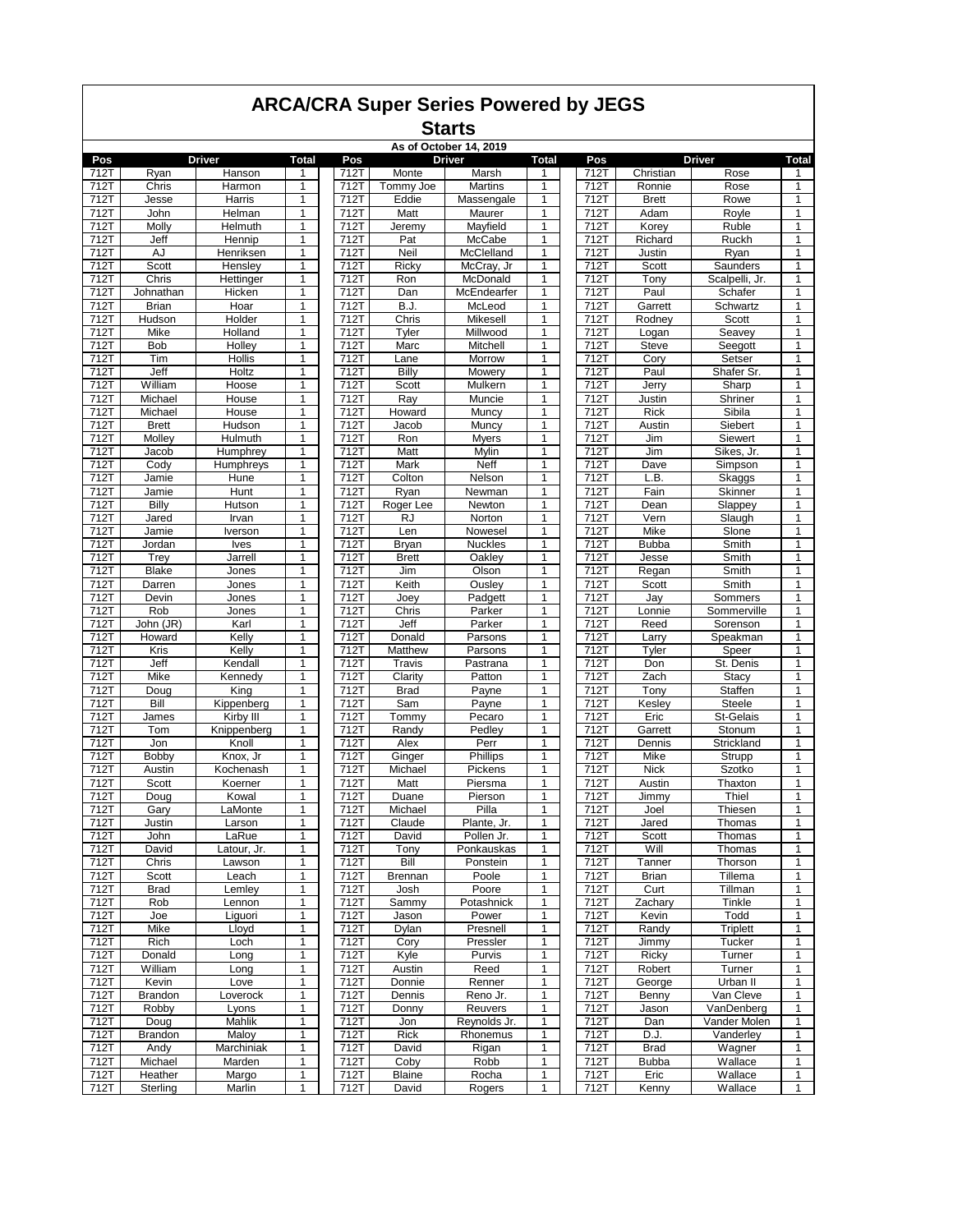|      | <b>ARCA/CRA Super Series Powered by JEGS</b><br><b>Starts</b>                                   |             |  |  |      |              |            |  |  |      |              |          |  |  |  |
|------|-------------------------------------------------------------------------------------------------|-------------|--|--|------|--------------|------------|--|--|------|--------------|----------|--|--|--|
|      | As of October 14, 2019                                                                          |             |  |  |      |              |            |  |  |      |              |          |  |  |  |
| Pos  | <b>Driver</b><br><b>Driver</b><br><b>Driver</b><br><b>Total</b><br>Total<br>Pos<br>Total<br>Pos |             |  |  |      |              |            |  |  |      |              |          |  |  |  |
| 712T | Casev                                                                                           | Walter      |  |  | 712T | T.K.         | Whitman    |  |  | 712T | <b>Brett</b> | Yackey   |  |  |  |
| 712T | Ken                                                                                             | Warner      |  |  | 712T | <b>Brian</b> | Wiersma    |  |  | 712T | Stan         | Yee. Jr. |  |  |  |
| 712T | Jacob                                                                                           | Warren      |  |  | 712T | John         | Wilkerson  |  |  | 712T | Robert       | Yoho     |  |  |  |
| 712T | Kurt                                                                                            | Waush       |  |  | 712T | Mark         | Wilkins    |  |  | 712T | Ron          | Youna    |  |  |  |
| 712T | John                                                                                            | Webb        |  |  | 712T | Shaun        | Wiltjer    |  |  | 712T | Dave         | Zagaiski |  |  |  |
| 712T | Robert                                                                                          | Werkmeister |  |  | 712T | Bobby Russ   | Wood       |  |  | 712T | Dalton       | Zehr     |  |  |  |
| 712T | Burgess                                                                                         | White       |  |  | 712T | <b>Brian</b> | Woods      |  |  | 712T | Zane         | Zeiner   |  |  |  |
| 712T | Ronnie                                                                                          | White       |  |  | 712T | <b>Bob</b>   | Wroblewski |  |  |      |              |          |  |  |  |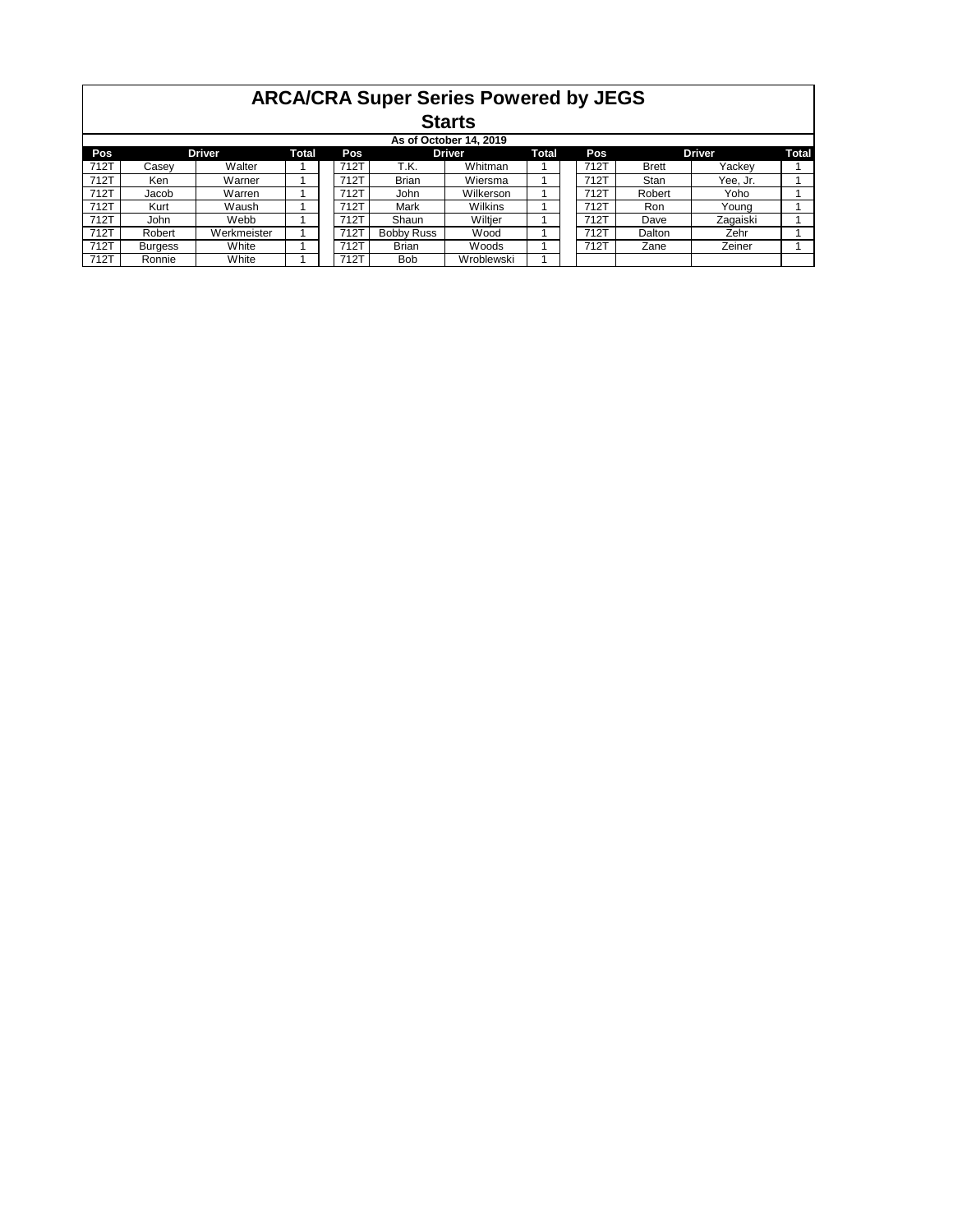#### **Starts**

#### **As of October 14, 2019**

| In Alphabetical Order<br><b>Driver</b><br>Driver<br><b>Driver</b><br>Pos<br>Total<br>Pos<br>Total<br>Pos |                             |                       |                         |              |                        |                                |                         |                          |                  |                                 |                         |
|----------------------------------------------------------------------------------------------------------|-----------------------------|-----------------------|-------------------------|--------------|------------------------|--------------------------------|-------------------------|--------------------------|------------------|---------------------------------|-------------------------|
|                                                                                                          |                             |                       |                         |              |                        |                                |                         |                          |                  |                                 | Total                   |
| 186T                                                                                                     | <b>Bud</b>                  | Adams                 | 11                      | 712T         | Ben                    | Beeler                         | 1                       | 712T                     | <b>Brock</b>     | <b>Burns</b>                    | 1                       |
| 712T                                                                                                     | Josh                        | Adams                 | 1                       | 552T         | Tom                    | Beezlev                        | $\overline{2}$          | 712T                     | Ralph            | Burris, Jr                      | $\mathbf{1}$            |
| 263T<br>712T                                                                                             | <b>Nick</b><br><b>Steve</b> | Adams<br>Agnew        | 7<br>1                  | 375T<br>280T | Martin<br>Christopher  | <b>Belcher</b><br>Bell         | 4<br>6                  | 712T<br>176T             | Mike<br>Harrison | <b>Bursley</b><br><b>Burton</b> | 1<br>12                 |
| 712T                                                                                                     | Clay                        | Alexander             | 1                       | 150T         | John                   | <b>Beloit III</b>              | 15                      | 712T                     | Wes              | <b>Burton</b>                   | 1                       |
| 712T                                                                                                     | Johnny                      | Allen                 | 1                       | 712T         | Brandon                | Bendele                        | 1                       | 98T                      | Kyle             | <b>Busch</b>                    | 24                      |
| 712T                                                                                                     | Kevin                       | Allen                 | 1                       | 437T         | Rodney                 | <b>Benefield</b>               | 3                       | 280T                     | Joe              | <b>Bush</b>                     | 6                       |
| 712T                                                                                                     | Ron                         | Allen                 | $\mathbf{1}$            | 186T         | Kyle                   | Benjamin                       | 11                      | 199T                     | Lauren           | <b>Bush</b>                     | 10                      |
| 712T                                                                                                     | Tyler                       | Allen                 | 1                       | 552T         | Johnny                 | Benson, Jr.                    | 2                       | 712T                     | <b>Nick</b>      | <b>Bussell</b>                  | $\mathbf{1}$            |
| 321T                                                                                                     | Willie                      | Allen                 | 5                       | 552T         | Casey                  | Berenbrock                     | 2                       | 712T                     | <b>Bronson</b>   | <b>Butcher</b>                  | 1                       |
| 552T                                                                                                     | Tim                         | Allensworth           | 2                       | 234T         | Jeff                   | Berg                           | 8                       | 321T                     | William          | <b>Byron</b>                    | 5                       |
| 712T                                                                                                     | Jared                       | Allison               | 1                       | 280T         | <b>Brian</b>           | Bergakker                      | 6                       | 552T                     | Keith            | Cahela                          | 2                       |
| 87T                                                                                                      | Justin                      | Alsip                 | $\overline{26}$         | 552T         | Trevor                 | Berry                          | 2                       | 712T                     | Josh             | Cahill                          | $\mathbf{1}$            |
| 437T                                                                                                     | Shawn                       | Amor                  | 3                       | 375T         | Don                    | <b>Bickford</b>                | 4                       | 11                       | Brian            | Campbell                        | 111                     |
| 321T                                                                                                     | Robert                      | Amos                  | 5                       | 375T         | Rich                   | Bickle Jr.                     | 4                       | 102T                     | Fred             | Campbell                        | 23                      |
| 712T                                                                                                     | Anthony                     | Anders                | 1                       | 712T         | Billy                  | Bigley Jr.                     | 1                       | 712T                     | Garrett          | Campbell                        | 1                       |
| 712T                                                                                                     | Alexa                       | Anderson              | 1                       | 552T         | Michael                | Bilderback                     | 2                       | 437T                     | Steve            | Campbell                        | 3                       |
| 321T                                                                                                     | Cole                        | Anderson              | 5                       | 375T         | Ricky                  | <b>Bilderback</b>              | 4                       | 712T                     | Anthony          | Campi                           | $\mathbf{1}$            |
| 712T                                                                                                     | Lee                         | Anderson              | 1                       | 215T         | Caleb                  | <b>Bisacky</b>                 | 9                       | 120T                     | Jeff             | Cannon                          | $\overline{20}$         |
| 437T                                                                                                     | Thor                        | Anderson              | 3                       | 437T         | Derek                  | <b>Bischak</b>                 | 3                       | 552T                     | Bill             | Cantley                         | $\overline{\mathbf{c}}$ |
| 321T                                                                                                     | Wayne                       | Anderson              | 5                       | 712T         | Tony                   | <b>Black</b>                   | 1                       | 712T                     | Greg             | Carby                           | $\mathbf{1}$            |
| 280T<br>142T                                                                                             | Jerry                       | Andrews               | 6<br>16                 | 136T<br>280T | Chad<br>Jeff           | <b>Bland</b><br>Bland, Jr.     | 17<br>6                 | 87T<br>$712\overline{T}$ | Alec             | Carll                           | 26                      |
| 552T                                                                                                     | Tyler<br>Dennis             | Ankrum<br>Anscombe    | 2                       | 150T         | Ryan                   | Blaney                         | 15                      | 263T                     | Ryan<br>Scott    | Carlson<br>Carlson              | 1<br>7                  |
| 176T                                                                                                     | Chris                       | Anthony               | 12                      | 27T          | Chet                   | Blanton                        | 67                      | 437T                     | <b>Steve</b>     | Carlson                         | 3                       |
| 712T                                                                                                     | Dakoda                      | Armstrong             | 1                       | 91T          | Bobby                  | <b>Blount</b>                  | 25                      | 712T                     | Tyce             | Carlson                         | $\mathbf{1}$            |
| 55T                                                                                                      | Dalton                      | Armstrong             | 38                      | 280T         | Chad                   | Blount                         | 6                       | 712T                     | Jeff             | Carnacchi                       | $\mathbf{1}$            |
| 552T                                                                                                     | <b>Steve</b>                | Arpin                 | 2                       | 712T         | <b>Blake</b>           | Bojorkland                     | 1                       | 136T                     | Shannon          | Carroll                         | 17                      |
| 7127                                                                                                     | Jamie                       | Artelt                | 1                       | 552T         | John                   | <b>Bolen</b>                   | 2                       | 712T                     | Dane             | Carter                          | 1                       |
| 199T                                                                                                     | Jerry                       | Artuso                | 10                      | 375T         | <b>Nick</b>            | <b>Bonstell</b>                | 4                       | 186T                     | David            | Carter                          | 11                      |
| 234T                                                                                                     | Justin                      | Ashburn               | 8                       | 102T         | Greg                   | Boone                          | 23                      | 142T                     | Nate             | Caruth                          | 16                      |
| 437T                                                                                                     | Kale                        | Asztalos              | 3                       | 552T         | Preston                | <b>Bores</b>                   | $\overline{\mathbf{c}}$ | 712T                     | <b>Rick</b>      | Carver                          | $\mathbf{1}$            |
| 552T                                                                                                     | Jason                       | Atkinson              | $\overline{\mathbf{c}}$ | 552T         | Brady                  | <b>Boswell</b>                 | 2                       | 165T                     | Landon           | Cassill                         | 13                      |
| 712T                                                                                                     | Scott                       | Atkinson              | 1                       | 127T         | Anderson               | Bowen                          | 19                      | 552T                     | Anthony          | Cataldi                         | $\overline{\mathbf{c}}$ |
| 712T                                                                                                     | Chase                       | Austin                | 1                       | 234T         | AJ                     | Bowlen                         | 8                       | 712T                     | Terry            | Cater                           | $\mathbf{1}$            |
| 321T                                                                                                     | Troy                        | Backlund              | 5                       | 712T         | Jason                  | Boyd                           | 1                       | 712T                     | Casey            | Caudill                         | 1                       |
| 437T                                                                                                     | Danny                       | Bagwell               | 3                       | 552T         | Joe                    | Boyd                           | 2                       | 712T                     | G.E.             | Chapman                         | 1                       |
| 712T                                                                                                     | Jeff                        | Baily                 | 1                       | 712T         | Billy                  | Boyer                          | 1                       | 552T                     | Drew             | Charlson                        | $\overline{\mathbf{c}}$ |
| 437T                                                                                                     | Billy                       | Baird                 | 3                       | 263T         | Rich                   | Boyer                          | 7                       | 712T                     | Mandy            | Chick                           | $\mathbf{1}$            |
| 142T<br>10                                                                                               | Hunter<br>Bull              | <b>Baize</b><br>Baker | 16<br>117               | 712T<br>552T | Logan<br>Andy          | <b>Boyett</b><br><b>Bozell</b> | $\mathbf{1}$<br>2       | 176T<br>712T             | Jeff<br>Ted      | Choquette<br>Christopher        | 12<br>1                 |
| 437T                                                                                                     | Ricky                       | Baker                 | 3                       | 437T         | Jeff                   | Bozell                         | 3                       | 375T                     | Cassius          | Clark                           | $\overline{4}$          |
| 75T                                                                                                      | Scott                       | Baker                 | 31                      | 136T         | Phil                   | Bozell                         | 17                      | 552T                     | Justin           | Claucherty                      | $\overline{2}$          |
| 234T                                                                                                     | Kent                        | Baledge               | 8                       | 321T         | Charlie                | <b>Bradberry</b>               | 5                       | 142T                     | Josh             | Clemons                         | 16                      |
| 712T                                                                                                     | Colin                       | Bamke                 | 1                       | 21           | Travis                 | <b>Braden</b>                  | 76                      | 263T                     | Landon           | Cling                           | $\overline{7}$          |
| 712T                                                                                                     | Dominic                     | Bando                 | 1                       | 712T         | Dave                   | Brandenburg                    | 1                       | 552T                     | Mike             | Coates                          | $\mathbf 2$             |
| 712T                                                                                                     | Drew                        | Bannon                | 1                       | 712T         | Walt                   | <b>Brannen</b>                 | 1                       | 280T                     | Mitch            | Cobb                            | 6                       |
| 158T                                                                                                     | <b>Nick</b>                 | Baran                 | 14                      | 712T         | Drew                   | Brannon                        | 1                       | 712T                     | Austin           | Coe                             | 1                       |
| 712T                                                                                                     | Eric                        | <b>Barcus</b>         | 1                       | 437T         | Todd                   | <b>Braun</b>                   | 3                       | 234T                     | John             | Coffman                         | 8                       |
| 712T                                                                                                     | Tony                        | <b>Barcus</b>         | 1                       | 712T         | Chad                   | Brawn                          | 1                       | 437T                     | Jeremy           | Colangelo                       | 3                       |
| 552T                                                                                                     | Mike                        | Bargo                 | $\overline{2}$          | 150T         | Johnny                 | <b>Brazier</b>                 | 15                      | 321T                     | Andrew           | Conklin                         | 5                       |
| 712T                                                                                                     | Matt                        | Barndt                | $\mathbf{1}$            | 375T         | Sam                    | <b>Breedlove</b>               | 4                       | 712T                     | John             | Conklin                         | 1                       |
| 23T                                                                                                      | Chuck                       | Barnes Jr.            | $\overline{74}$         | 234T         | Ron                    | Breese, Jr.                    | 8                       | 712T                     | Patrick          | Conrad                          | 1                       |
| 552T                                                                                                     | Chuck                       | Barnes Sr.            | $\overline{\mathbf{c}}$ | 67T          | Josh                   | <b>Brock</b>                   | 34                      | 552T                     | Tony             | Conway                          | $\boldsymbol{2}$        |
| 712T                                                                                                     | Dave                        | Barnhart              | 1                       | 552T         | Giovanni               | <b>Bromante</b>                | 2                       | 552T                     | Jerry            | Cook                            | 2                       |
| 234T                                                                                                     | Billy                       | Barton                | 8                       | 712T         | <b>Bubba</b>           | Brooks                         | 1                       | 234T                     | Tommy            | Cook                            | 8                       |
| 712T                                                                                                     | Sean                        | Bass                  | 1                       | 712T         | Matt                   | <b>Brooks</b>                  | 1                       | 165T                     | Al               | Cook Jr.                        | 13                      |
| 712T<br>321T                                                                                             | Todd<br>Josh                | <b>Bates</b><br>Bauer | 1<br>5                  | 712T<br>437T | Steven<br><b>Blake</b> | <b>Brooks</b><br>Brown         | 1<br>3                  | 712T<br>321T             | Joe<br>Mike      | Cooksey<br>Coop                 | $\mathbf{1}$<br>5       |
| 712T                                                                                                     | Kinnie                      | Baugh                 | 1                       | 552T         | Perry                  | Brown                          | 2                       | 109T                     | Jim              | Cooper                          | 22                      |
| 375T                                                                                                     | <b>Brian</b>                | Baum                  | $\overline{4}$          | 712T         | Rick                   | <b>Brown</b>                   | 1                       | 712T                     | Mike             | Cope                            | $\mathbf{1}$            |
| 552T                                                                                                     | Trey                        | Bayne                 | $\overline{\mathbf{c}}$ | 712T         | Tim                    | Brown                          | 1                       | 552T                     | Travis           | Cope                            | 2                       |
| 120T                                                                                                     | Jon                         | Beach                 | 20                      | 712T         | Bill                   | <b>Browning</b>                | 1                       | 712T                     | Rick             | Corso                           | $\mathbf{1}$            |
| 712T                                                                                                     | John                        | Beale                 | 1                       | 712T         | <b>DaWayne</b>         | Bryan                          | 1                       | 51T                      | Cody             | Coughlin                        | 40                      |
| 552T                                                                                                     | Dexter                      | Bean                  | $\overline{\mathbf{c}}$ | 280T         | Kyle                   | <b>Bryant</b>                  | 6                       | 712T                     | Joey             | Coulter                         | 1                       |
| 215T                                                                                                     | Quinnton                    | Bear                  | 9                       | 158T         | Mike                   | <b>Bryant</b>                  | 14                      | 552T                     | Jerry            | Cowan                           | $\boldsymbol{2}$        |
| 552T                                                                                                     | Mark                        | Beard                 | $\overline{\mathbf{c}}$ | 263T         | Dwayne                 | Buggay                         | 7                       | 552T                     | John             | Cozart                          | 2                       |
| 552T                                                                                                     | Logan                       | Bearden               | $\overline{\mathbf{c}}$ | 712T         | Bill                   | Burba                          | 1                       | 25T                      | Peter            | Cozzolino                       | 72                      |
| 60T                                                                                                      | Joe                         | Beaver                | 37                      | 712T         | Dustin                 | Burge                          | 1                       | 215T                     | J.P.             | Crabtree                        | 9                       |
| 712T                                                                                                     | Jayme                       | Beck                  | $\mathbf{1}$            | 321T         | Tim                    | <b>Burkett</b>                 | 5                       | 437T                     | Jaren            | Crabtree                        | 3                       |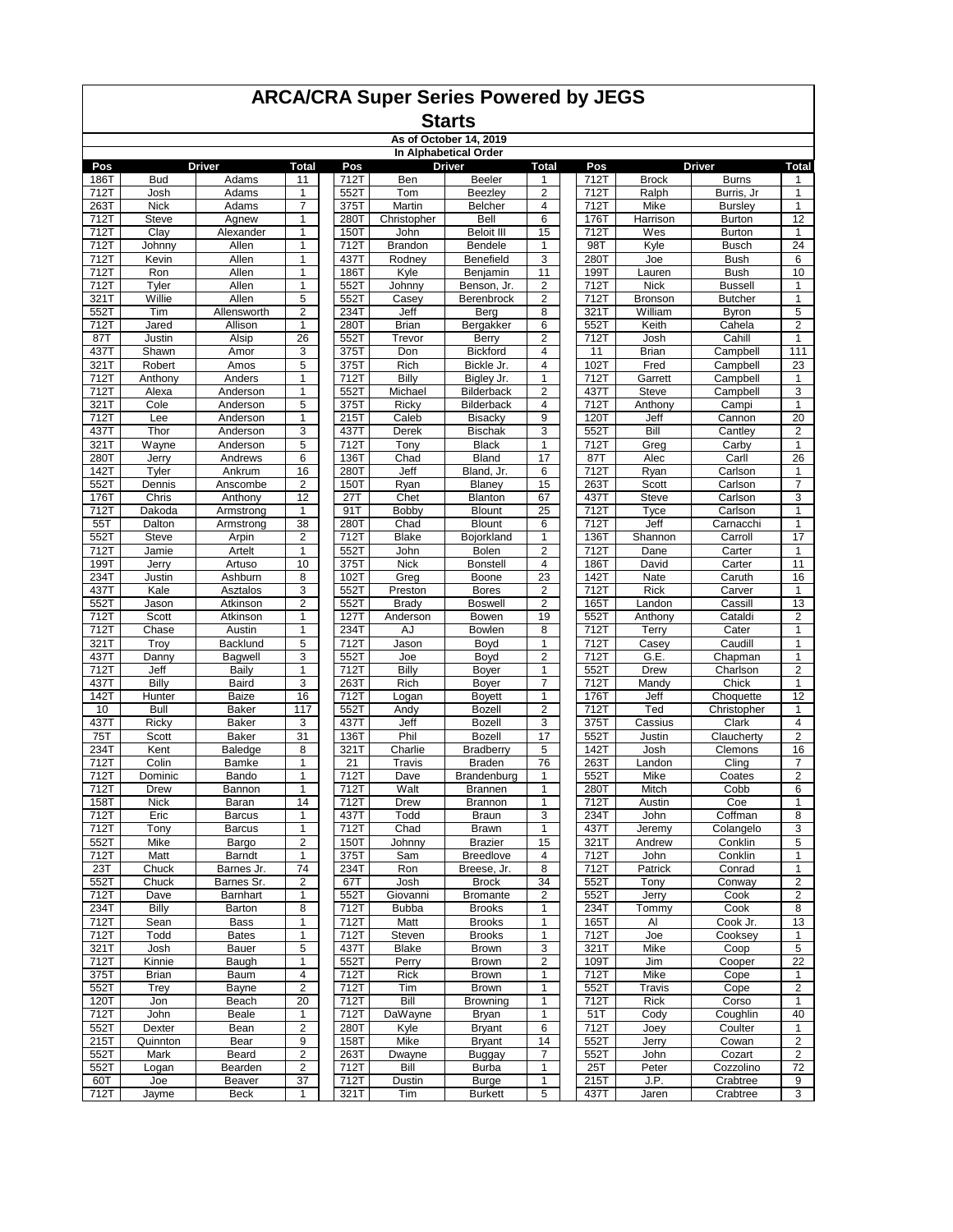|              | As of October 14, 2019<br>In Alphabetical Order |                        |                         |              |                       |                     |                              |              |                |                   |                              |
|--------------|-------------------------------------------------|------------------------|-------------------------|--------------|-----------------------|---------------------|------------------------------|--------------|----------------|-------------------|------------------------------|
|              |                                                 |                        |                         |              |                       |                     |                              |              |                |                   |                              |
| Pos          |                                                 | <b>Driver</b>          | <b>Total</b>            | Pos          |                       | <b>Driver</b>       | <b>Total</b>                 | Pos          |                | <b>Driver</b>     | <b>Total</b>                 |
| 7            | Jim                                             | Crabtree Jr.           | 147                     | 712T         | James                 | Edwards             | 1<br>17                      | 280T         | John           | Gearhart<br>Genow | 6                            |
| 712T         | Matt<br>Matt                                    | Crafton                | 1<br>3                  | 136T<br>712T | Kyle<br>Chris         | Edwards             | $\mathbf{1}$                 | 712T<br>165T | Curt           |                   | $\mathbf{1}$<br>13           |
| 437T<br>712T | Stacey                                          | Craig<br>Crain         | 1                       | 375T         | Scott                 | Eggleston<br>Eggman | 4                            | 186T         | Randy<br>Biff  | Gentry<br>George  | 11                           |
| 116T         | Billy                                           | Crane                  | 21                      | 552T         | Doug                  | Ehret               | $\overline{\mathbf{c}}$      | 712T         | Jeremy         | Gerstner          | 1                            |
| 712T         | Maddie                                          | Crane                  | 1                       | 712T         | Cord                  | Ehrhart             | $\mathbf{1}$                 | 552T         | Derrick        | Gilchrist         | $\overline{\mathbf{c}}$      |
| 280T         | Ryan                                            | Crane                  | 6                       | 280T         | Jonathan              | Eilen               | 6                            | 712T         | Bobby          | Gill              | $\mathbf{1}$                 |
| 321T         | <b>Brad</b>                                     | Craven                 | 5                       | 375T         | Fred                  | Elkins              | $\overline{4}$               | 712T         | Jerry          | Gille             | $\mathbf{1}$                 |
| 552T         | Marty                                           | Crawford               | $\overline{\mathbf{c}}$ | 77T          | Chase                 | Elliott             | 30                           | 280T         | Todd           | Gilliland         | 6                            |
| 552T         | Tom                                             | Craze                  | $\overline{2}$          | 234T         | Scotty                | <b>Ellis</b>        | 8                            | 552T         | Kevin          | Gingrich          | $\overline{\mathbf{c}}$      |
| 552T         | Justin                                          | Crider                 | $\overline{\mathbf{c}}$ | 437T         | Rowdie                | Embry               | 3                            | 280T         | Tim            | Gittemeier        | 6                            |
| 552T         | Scotty                                          | Crockett               | 2                       | 437T         | Grant                 | Enfinger            | 3                            | 552T         | Jacob          | Goede             | $\overline{\mathbf{c}}$      |
| 280T         | Jake                                            | Crum                   | 6                       | 437T         | Gabe                  | Ensing              | 3                            | 712T         | Matt           | Goodnight         | $\mathbf{1}$                 |
| 98T          | Kyle                                            | Crump                  | 24                      | 712T         | Jason                 | Essex               | $\mathbf{1}$                 | 712T         | Bo             | Gordley           | $\mathbf{1}$                 |
| 215T         | Todd                                            | Currier                | 9                       | 712T         | Gary                  | Estes               | 1                            | 437T         | Jeff           | Gordon            | 3                            |
| 712T         | <b>Bob</b>                                      | Curry                  | 1                       | 552T         | Kody                  | Evans               | 2                            | 437T         | Mario          | Gosselin          | 3                            |
| 234T         | Tim                                             | Curry                  | 8<br>$\overline{7}$     | 263T         | Cassten               | Everidge            | 7<br>$\overline{2}$          | 321T         | Noah           | Gragson           | 5                            |
| 263T<br>150T | Tony<br>Jordan                                  | Dager<br>Dahlke        | 15                      | 552T<br>712T | <b>Rick</b><br>Cooper | Everidge<br>Faassin | $\mathbf{1}$                 | 712T<br>158T | Lanny<br>Tom   | Graham<br>Gray    | $\mathbf{1}$<br>14           |
| 712T         | <b>Brad</b>                                     | Dahmer                 | $\mathbf{1}$            | 102T         | <b>Brandon</b>        | Fagin               | 23                           | 712T         | David          | Green             | $\mathbf{1}$                 |
| 375T         | John                                            | Dalziel                | 4                       | 552T         | Harold                | Fair                | $\overline{\mathbf{c}}$      | 712T         | John           | Grega             | $\mathbf{1}$                 |
| 375T         | Anthony                                         | Danta                  | $\overline{4}$          | 81T          | Harold                | Fair, Jr.           | 29                           | 712T         | Max            | Gresham           | $\mathbf{1}$                 |
| 158T         | Ron                                             | Dantzer                | 14                      | 712T         | <b>Buddy</b>          | Fannon              | 1                            | 552T         | Doug           | Grieg             | $\mathbf 2$                  |
| 176T         | Erik                                            | Darnell                | 12                      | 712T         | Eddie                 | Fatscher            | 1                            | 86           | Derrick        | Griffin           | $\overline{27}$              |
| 552T         | Travis                                          | Dassow                 | $\overline{\mathbf{c}}$ | 321T         | Tim                   | Felver              | 5                            | 437T         | Jake           | Griffin           | 3                            |
| 280T         | Chris                                           | Davidson               | 6                       | 552T         | <b>Bobby</b>          | Fields              | $\overline{2}$               | 33           | Wes            | Griffith Jr.      | 55                           |
| 552T         | Grant                                           | Davidson               | $\overline{c}$          | 712T         | Scott                 | Fields              | $\mathbf{1}$                 | 142T         | Augie          | Grill             | 16                           |
| 552T         | Greg                                            | Davidson               | $\boldsymbol{2}$        | 77T          | Chet                  | Fillip              | 30                           | 437T         | Dalton         | Grindle           | 3                            |
| 321T         | Gene                                            | Davis                  | 5                       | 712T         | John                  | Findley             | 1                            | 552T         | Kyle           | Grissom           | $\overline{2}$               |
| 552T         | Nathan                                          | Davis                  | 2                       | 98T          | Chad                  | Finley              | $\overline{24}$              | 712T         | Jack           | Gritter           | 1                            |
| 234T         | Spencer                                         | Davis                  | 8                       | 437T         | Brian                 | Finney              | 3                            | 375T         | <b>Nick</b>    | Grodi             | 4                            |
| 552T         | Steven                                          | Davis                  | $\overline{\mathbf{c}}$ | 712T         | David                 | Finney              | $\mathbf{1}$                 | 186T         | Al             | Grogg             | 11                           |
| 321T<br>712T | Mark<br>Wade                                    | Day<br>Day             | 5<br>1                  | 552T<br>36T  | Jeff<br>Terry         | Firestine<br>Fisher | $\overline{2}$<br>50         | 712T<br>712T | Bobby<br>Wayne | Grubaugh<br>Grubb | $\mathbf{1}$<br>$\mathbf{1}$ |
| 552T         | Nick                                            | de Longpre             | $\overline{2}$          | 6            | Terry                 | Fisher Jr.          | 150                          | 32           | <b>Nick</b>    | Gullatta          | 56                           |
| 712T         | Gus                                             | Dean                   | 1                       | 186T         | Russell               | Fleeman             | 11                           | 712T         | Alex           | Haase             | $\mathbf{1}$                 |
| 437T         | Robbie                                          | Dean                   | 3                       | 375T         | Ryan                  | Fleming             | 4                            | 712T         | Chris          | Hacker            | 1                            |
| 552T         | Kris                                            | Deckard                | $\overline{c}$          | 712T         | Chris                 | Flemming            | $\mathbf{1}$                 | 321T         | Kyle           | Hadley            | 5                            |
| 552T         | Natalie                                         | Decker                 | $\overline{\mathbf{c}}$ | 552T         | David                 | Flynn               | $\overline{2}$               | 20           | Matt           | Hagans            | 77                           |
| 437T         | Mike                                            | DeKuester              | 3                       | 552T         | Tate                  | Fogleman            | $\overline{2}$               | 552T         | Paul           | Hahn              | $\overline{\mathbf{c}}$      |
| 712T         | DeWayne                                         | Dempsey                | $\mathbf{1}$            | 375T         | Jerrod                | Foley               | $\overline{4}$               | 263T         | Justin         | Haley             | $\overline{7}$               |
| 712T         | Logan                                           | Dernoshek              | 1                       | 712T         | Clint                 | Folsom              | 1                            | 91T          | Matt           | Hall              | $\overline{25}$              |
| 552T         | Barry                                           | DeSalve, Jr.           | $\overline{c}$          | 552T         | Chris                 | Fontaine            | $\overline{2}$               | 552T         | <b>Nick</b>    | Hammer            | 2                            |
| 375T         | Corey                                           | Deuser                 | 4                       | 321T         | Danny                 | Ford                | 5                            | 199T         | Josh           | Hamner            | 10                           |
| 186T         | Tim                                             | DeVos                  | 11                      | 712T         | Jerry                 | Fortner             | $\mathbf{1}$<br>20           | 15T          | Junior         | Hanley            | 84<br>3                      |
| 712T         | <b>Nick</b>                                     | Diano                  | 1<br>1                  | 120T         | Mark                  | Foss                |                              | 437T<br>437T | Scott          | Hansen            | 3                            |
| 712T<br>712T | Mason<br>Matt                                   | Diaz<br>DiBenedetto    | $\mathbf{1}$            | 712T<br>552T | Kevin<br>Ryan         | Foster<br>Foster    | 1<br>$\overline{\mathbf{c}}$ | 712T         | Andy<br>Ryan   | Hanson<br>Hanson  | $\mathbf{1}$                 |
| 712T         | Justin                                          | Diercks                | 1                       | 552T         | Albert                | Francis             | 2                            | 2            | Scott          | Hantz             | 233                          |
| 14           | Jason                                           | Dietsch                | 87                      | 712T         | Eric                  | Fransen             |                              | 712T         | Chris          | Harmon            |                              |
| 437T         | Chris                                           | <b>Dilbeck</b>         | 3                       | 375T         | Dan                   | Fredrickson         | 4                            | 712T         | Jesse          | Harris            | $\mathbf{1}$                 |
| 712T         | Tyler                                           | Dippel                 | 1                       | 116T         | <b>Brian</b>          | Fries               | 21                           | 552T         | Mark           | Harrison          | $\overline{\mathbf{c}}$      |
| 712T         | Dennis                                          | Dombek                 | 1                       | 437T         | Stewart               | Friesen             | 3                            | 437T         | Barry          | Hartwell          | 3                            |
| 55T          | Steve                                           | Dorer                  | 38                      | 375T         | Mike                  | Fritts              | 4                            | 142T         | Nathan         | Haseleu           | 16                           |
| 77T          | Jack                                            | Dossey III             | 30                      | 712T         | Mike                  | Fritz               | $\mathbf{1}$                 | 552T         | Jonathan       | Hassler           | 2                            |
| 30T          | <b>Brent</b>                                    | Downey                 | 57                      | 375T         | Jared                 | Fryer               | 4                            | 552T         | Zak            | Hausler           | 2                            |
| 375T         | Jimmy                                           | Doyle                  | 4                       | 552T         | Ray                   | Fullen              | 2                            | 552T         | Matt           | Hawkins           | 2                            |
| 437T         | Darrell                                         | Draper                 | 3                       | 38T          | Jeff                  | Fultz               | 49                           | 437T         | Doug           | Hayes             | 3                            |
| 176T         | Justin                                          | Drawdy                 | 12                      | 23T          | Chris                 | Gabehart            | 74                           | 375T         | <b>Buddy</b>   | Head              | 4                            |
| 712T<br>712T | Jack                                            | Drolema Jr.<br>Dufault | 1<br>1                  | 215T<br>321T | Michael<br>Cale       | Gaier<br>Gale       | 9                            | 130T<br>552T | John           | Heck              | 18                           |
| 437T         | Maryeve<br><b>Dick</b>                          | Dunlevy, Jr            | 3                       | 712T         | Spencer               | Gallagher           | 5<br>1                       | 280T         | Scott<br>Corey | Heckert<br>Heim   | 2<br>6                       |
| 280T         | Zach                                            | Dunston                | 6                       | 552T         | Will                  | Gallaher            | 2                            | 712T         | John           | Helman            | 1                            |
| 552T         | Stuart                                          | Dutton                 | $\overline{\mathbf{c}}$ | 130T         | A J                   | Ganino              | 18                           | 712T         | Molly          | Helmuth           | $\mathbf{1}$                 |
| 375T         | Christian                                       | Eckes                  | 4                       | 712T         | David                 | Garbo, Jr.          | 1                            | 375T         | Gary           | Helton            | 4                            |
| 51T          | Damon                                           | Ecoff                  | 40                      | 712T         | Jake                  | Garcia              | 1                            | 102T         | Daniel         | Hemric            | 23                           |
| 62T          | David                                           | Ecoff                  | 35                      | 165T         | Keith                 | Gardner             | 13                           | 552T         | Johnny         | Henderson         | 2                            |
| 375T         | Mike                                            | Eddy                   | 4                       | 280T         | Jimmy                 | Garmon              | 6                            | 437T         | Mike           | Hennessey         | 3                            |
| 712T         | Travis                                          | Eddy                   | $\mathbf{1}$            | 199T         | Mike                  | Garvey              | 10                           | 712T         | Jeff           | Hennip            | $\mathbf{1}$                 |
| 176T         | Sondi                                           | Eden                   | 12                      | 109T         | Glenn                 | Gault               | 22                           | 712T         | AJ             | Henriksen         | 1                            |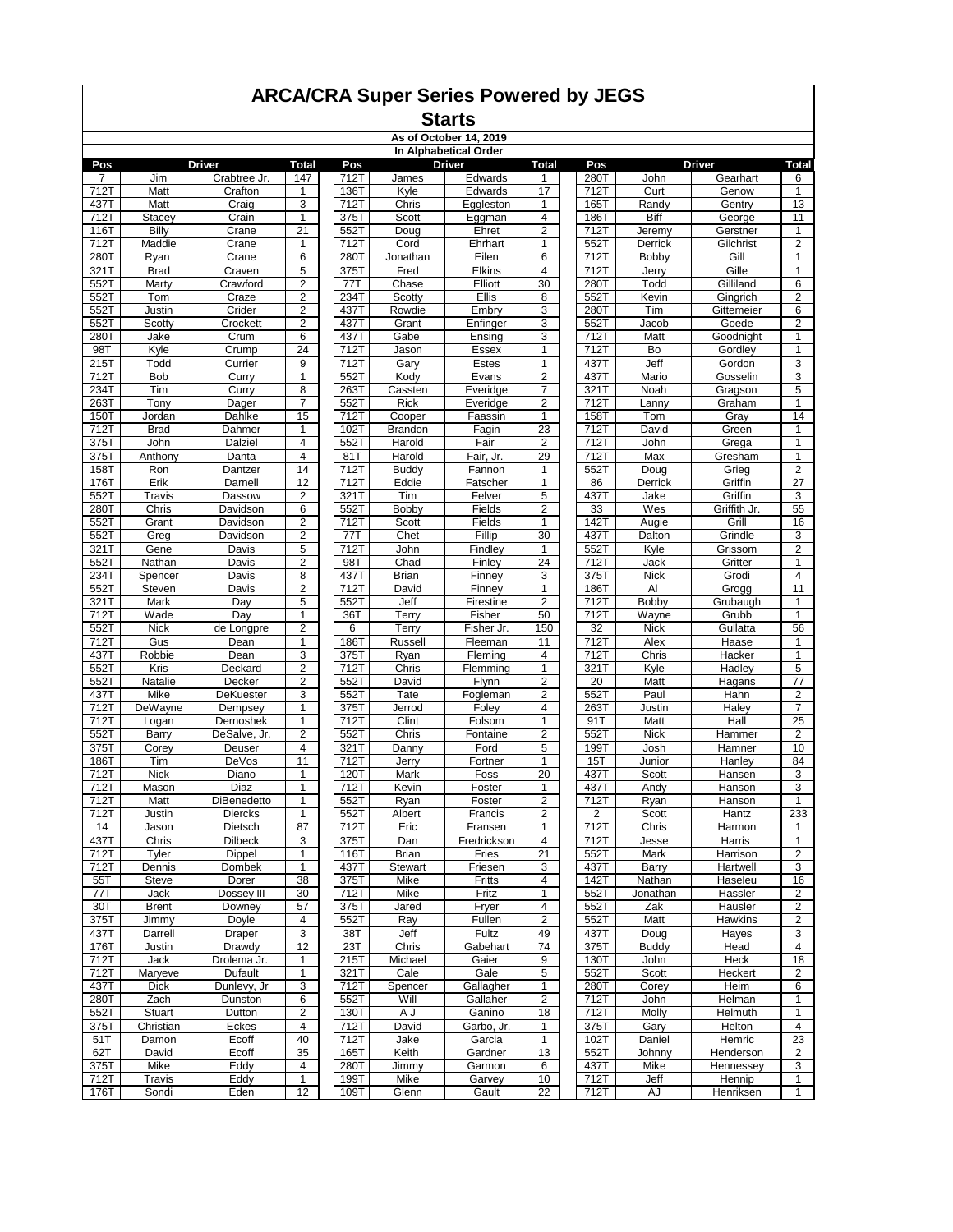|              | As of October 14, 2019<br>In Alphabetical Order |                    |                         |              |                              |                    |                              |              |                      |                   |                         |
|--------------|-------------------------------------------------|--------------------|-------------------------|--------------|------------------------------|--------------------|------------------------------|--------------|----------------------|-------------------|-------------------------|
|              |                                                 |                    |                         |              |                              |                    |                              |              |                      |                   |                         |
| Pos          |                                                 | <b>Driver</b>      | <b>Total</b>            | Pos          |                              | Driver             | <b>Total</b>                 | Pos          |                      | <b>Driver</b>     | <b>Total</b>            |
| 712T<br>552T | Scott<br><b>Brandon</b>                         | Hensley<br>Herbert | 1<br>$\overline{2}$     | 437T<br>552T | Mac<br>Robbie                | Johnson<br>Johnson | 3<br>$\overline{\mathbf{c}}$ | 712T<br>712T | Justin<br>John       | Larson<br>LaRue   | 1<br>$\mathbf{1}$       |
| 552T         | Riley                                           | Herbst             | $\overline{2}$          | 280T         | Tony                         | Johnson            | 6                            | 712T         | David                | Latour, Jr.       | 1                       |
| 116T         | Brandon                                         | Hermiller          | 21                      | 280T         | <b>Brian</b>                 | Johnson, Jr.       | 6                            | 321T         | Martin               | Latulippe         | 5                       |
| 75T          | Tom                                             | Hernly Jr.         | 31                      | 552T         | Andy                         | Jones              | 2                            | 552T         | Jody                 | Lavender          | $\overline{\mathbf{c}}$ |
| 280T         | Keith                                           | Herp               | 6                       | 712T         | <b>Blake</b>                 | Jones              | $\mathbf{1}$                 | 280T         | Ryan                 | Lawler            | 6                       |
| 712T         | Chris                                           | Hettinger          | 1                       | 437T         | Brandon                      | Jones              | 3                            | 712T         | Chris                | Lawson            | $\mathbf{1}$            |
| 712T         | Johnathan                                       | Hicken             | 1                       | 375T         | Clay                         | Jones              | 4                            | 199T         | Patrick              | Lawson            | 10                      |
| 280T         | Donnie                                          | Hill               | 6                       | 712T         | Darren                       | Jones              | 1                            | 67T          | <b>Nick</b>          | Lay               | 34                      |
| 437T         | <b>Blake</b>                                    | Hillard            | 3                       | 712T         | Devin                        | Jones              | 1                            | 712T         | Scott                | Leach             | $\mathbf{1}$            |
| 234T         | Heath                                           | Hindman            | 8                       | 130T         | Erik                         | Jones              | 18                           | 321T         | CJ                   | Leary             | 5                       |
| 712T         | <b>Brian</b>                                    | Hoar               | 1                       | 321T         | Garrett                      | Jones              | 5                            | 375T         | Eric                 | Lee               | 4                       |
| 437T         | Josh                                            | Hobson             | 3                       | 102T         | Kyle                         | Jones              | 23                           | 199T         | Dan                  | Leeck             | 10                      |
| 176T         | Carson                                          | Hocevar            | 12                      | 712T         | Rob                          | Jones              | 1<br>$\overline{4}$          | 280T         | Lennie               | LeGrande          | 6                       |
| 27T<br>176T  | Eddie                                           | Hoffman            | 67<br>12                | 375T<br>15T  | Tom                          | <b>Jones</b>       | 84                           | 552T<br>712T | <b>Blake</b>         | Lehr              | $\overline{2}$          |
| 712T         | Jason<br>Hudson                                 | Hogan<br>Holder    | 1                       | 437T         | <b>Boris</b><br><b>Brett</b> | Jurkovic<br>Jursik | 3                            | 552T         | <b>Brad</b><br>Brian | Lemley<br>Lemmer  | 1<br>$\overline{2}$     |
| 375T         | David                                           | Hole               | 4                       | 552T         | Bobby                        | Justus             | $\overline{\mathbf{c}}$      | 712T         | Rob                  | Lennon            | $\mathbf{1}$            |
| 712T         | Mike                                            | Holland            | $\mathbf{1}$            | 199T         | Jack                         | Kalwasinski        | 10                           | 552T         | Dan                  | Lensing           | $\overline{\mathbf{c}}$ |
| 712T         | Bob                                             | Holley             | 1                       | 712T         | John (JR)                    | Karl               | 1                            | 263T         | Jeremy               | Lepak             | $\overline{7}$          |
| 712T         | Tim                                             | Hollis             | 1                       | 120T         | Allen                        | Karnes             | 20                           | 280T         | Billy                | Leslie            | 6                       |
| 321T         | <b>Bret</b>                                     | Holmes             | 5                       | 120T         | Donald                       | Karr Jr.           | 20                           | 130T         | Raphael              | Lessard           | 18                      |
| 375T         | Steve                                           | Holt               | 4                       | 165T         | Becca                        | Kasten             | 13                           | 437T         | Jeff                 | Letson            | 3                       |
| 712T         | Jeff                                            | Holtz              | 1                       | 38T          | Joel                         | Kauffman           | 49                           | 552T         | Mike                 | Lichtfield        | $\overline{\mathbf{c}}$ |
| 437T         | Skylar                                          | Holzhausen         | 3                       | 552T         | Mason                        | Keller             | $\overline{2}$               | 712T         | Joe                  | Liguori           | $\mathbf{1}$            |
| 552T         | <b>Brent</b>                                    | Hook               | $\overline{2}$          | 321T         | Steve                        | Keller             | 5                            | 712T         | Mike                 | Lloyd             | $\mathbf{1}$            |
| 712T         | William                                         | Hoose              | 1                       | 712T         | Howard                       | Kelly              | 1                            | 712T         | Rich                 | Loch              | $\mathbf{1}$            |
| 158T         | Fred                                            | Hopkins            | 14                      | 712T         | Kris                         | Kelly              | 1                            | 712T         | Donald               | Long              | 1                       |
| 321T         | <b>Brian</b>                                    | Hoppe              | 5                       | 280T         | Pat                          | Kelly              | 6                            | 186T         | Johanna              | Long              | 11                      |
| 552T         | Terry                                           | Horak              | $\overline{\mathbf{c}}$ | 321T<br>712T | Paul                         | Kelly              | 5<br>$\mathbf{1}$            | 127T         | John                 | Long              | 19                      |
| 437T<br>437T | Hope<br>Quin                                    | Hornish<br>Houff   | 3<br>3                  | 280T         | Jeff<br>Ben                  | Kendall<br>Kennedy | 6                            | 712T<br>375T | William<br>Al        | Long<br>Longtin   | 1<br>$\overline{4}$     |
| 375T         | Aaron                                           | Hough              | 4                       | 712T         | Mike                         | Kennedy            | 1                            | 712T         | Kevin                | Love              | $\mathbf{1}$            |
| 150T         | Kurt                                            | Hough              | 15                      | 40T          | Ross                         | Kenseth            | 48                           | 712T         | Brandon              | Loverock          | 1                       |
| 280T         | Chuck                                           | Houin              | 6                       | 62T          | Ali                          | Kern               | 35                           | 437T         | Austin               | Luedtke           | 3                       |
| 712T         | Michael                                         | House              | 1                       | 437T         | Will                         | Kimmel             | 3                            | 712T         | Robby                | Lyons             | $\mathbf{1}$            |
| 712T         | Michael                                         | House              | 1                       | 712T         | Doug                         | King               | $\mathbf{1}$                 | 552T         | Tyler                | MacKenzie         | $\overline{2}$          |
| 77T          | Shelby                                          | Howard             | 30                      | 712T         | Bill                         | Kippenberg         | $\mathbf{1}$                 | 437T         | Dave                 | Mader III         | 3                       |
| 712T         | <b>Brett</b>                                    | Hudson             | 1                       | 712T         | James                        | Kirby III          | 1                            | 375T         | Don                  | Mahaffey Jr.      | $\overline{4}$          |
| 375T         | Tyler                                           | Hufford            | $\overline{4}$          | 437T         | Travis                       | Kittleson          | 3                            | 712T         | Doug                 | Mahlik            | $\mathbf{1}$            |
| 142T         | Aaron                                           | Hulings            | 16                      | 280T         | Doug                         | Klein              | 6                            | 321T         | Tγ                   | Majeski           | 5                       |
| 712T         | Molley                                          | Hulmuth            | 1                       | 375T         | Dwayne                       | Klem               | 4                            | 375T         | Jim                  | Malinowski        | 4                       |
| 199T         | Zach                                            | Hulvey             | 10                      | 437T         | Ed                           | Klinkhammer, Jr.   | 3                            | 712T         | Brandon              | Maloy             | 1                       |
| 712T         | Jacob                                           | Humphrey           | 1                       | 234T         | Donny                        | Klotz<br>Knaus     | 8<br>2                       | 712T         | Andy                 | Marchiniak        | $\mathbf{1}$            |
| 712T<br>712T | Cody<br>Jamie                                   | Humphreys<br>Hune  | 1<br>1                  | 552T<br>712T | John<br>Tom                  | Knippenberg        | 1                            | 280T<br>712T | Jeff<br>Michael      | Marcum<br>Marden  | 6<br>$\mathbf{1}$       |
| 712T         | Jamie                                           | Hunt               | 1                       | 712T         | Jon                          | Knoll              | 1                            | 712T         | Heather              | Margo             | 1                       |
| 552T         | Jim                                             | Hursey             | 2                       | 712T         | Bobby                        | Knox, Jr           | 1                            | 321T         | Jarad                | Marks             | 5                       |
| 712T         | Billy                                           | Hutson             | 1                       | 712T         | Austin                       | Kochenash          | 1                            | 712T         | Sterling             | Marlin            | 1                       |
| 321T         | Tim                                             | Ice                | 5                       | 234T         | Matt                         | Kocourek           | 8                            | 712T         | Monte                | Marsh             | 1                       |
| 437T         | Brian                                           | Ickler             | 3                       | 712T         | Scott                        | Koerner            | 1                            | 552T         | Todd                 | Marsh             | $\overline{\mathbf{c}}$ |
| 437T         | Ryan                                            | Inman              | 3                       | 552T         | Doug                         | Konieczny          | $\overline{\mathbf{c}}$      | 437T         | Jonathan             | Martin            | 3                       |
| 712T         | Jared                                           | Irvan              | 1                       | 87T          | Chris                        | Koslek             | 26                           | 552T         | Michael              | Martin Jr.        | $\boldsymbol{2}$        |
| 234T         | Roland                                          | Isaacs             | 8                       | 712T         | Doug                         | Kowal              | 1                            | 712T         | Tommy Joe            | Martins           | $\mathbf{1}$            |
| 234T         | Ryan                                            | Isaacs             | 8                       | 437T         | Derek                        | Kraus              | 3                            | 50           | Royce                | Mason             | 41                      |
| 712T         | Jamie                                           | Iverson            | 1                       | 437T         | Mark                         | Kraus              | 3                            | 437T         | Royce                | Mason II          | 3                       |
| 712T         | Jordan                                          | <b>lves</b>        | $\mathbf{1}$            | 120T         | Frank                        | Kreyer             | $\overline{20}$              | 712T         | Eddie                | Massengale        | $\mathbf{1}$            |
| 83T          | <b>Brent</b>                                    | Jack               | 28                      | 437T         | James                        | Krueger            | 3                            | 437T         | Phil                 | Massuch           | 3                       |
| 48T          | Hunter                                          | Jack               | 42                      | 234T         | Josh                         | Krug<br>Kugler     | 8                            | 165T         | Ryan                 | Mathews<br>Matson | 13                      |
| 437T<br>83T  | Tanner<br>Danny                                 | Jack               | 3<br>28                 | 165T<br>280T | Mike                         | Kuhlman            | 13<br>6                      | 234T<br>98T  | Justin<br>Sean       | Matthuis          | 8<br>24                 |
| 17           | Dave                                            | Jackson<br>Jackson | 82                      | 109T         | Dave<br>Austin               | Kunert             | $\overline{22}$              | 712T         | Matt                 | Maurer            | 1                       |
| 35           | Evan                                            | Jackson            | 51                      | 552T         | Corey                        | LaJoie             | 2                            | 321T         | Pete                 | Mayden            | $\overline{5}$          |
| 552T         | Tony                                            | Jackson Jr.        | 2                       | 176T         | Dave                         | Lake               | 12                           | 712T         | Jeremy               | Mayfield          | 1                       |
| 552T         | Colt                                            | James              | $\boldsymbol{2}$        | 109T         | Mark                         | Lambert            | 22                           | 43T          | Robert               | Maynor            | 44                      |
| 712T         | Trey                                            | Jarrell            | 1                       | 712T         | Gary                         | LaMonte            | 1                            | 437T         | Mike                 | Mazzagatti        | 3                       |
| 375T         | Johnny                                          | Jenkins            | 4                       | 45T          | Jack                         | Landis             | 43                           | 712T         | Pat                  | McCabe            | $\mathbf{1}$            |
| 552T         | Casey                                           | Johnson            | $\overline{\mathbf{c}}$ | 4            | Jeff                         | Lane               | 211                          | 375T         | Kyle                 | McCallum          | 4                       |
| 552T         | Daniel                                          | Johnson            | $\overline{\mathbf{c}}$ | 437T         | Cayden                       | Lapcevich          | 3                            | 712T         | Neil                 | McClelland        | $\mathbf{1}$            |
| 437T         | Jerick                                          | Johnson            | 3                       | 552T         | Patrick                      | Laperle            | $\overline{2}$               | 215T         | Trevor               | McCoy             | 9                       |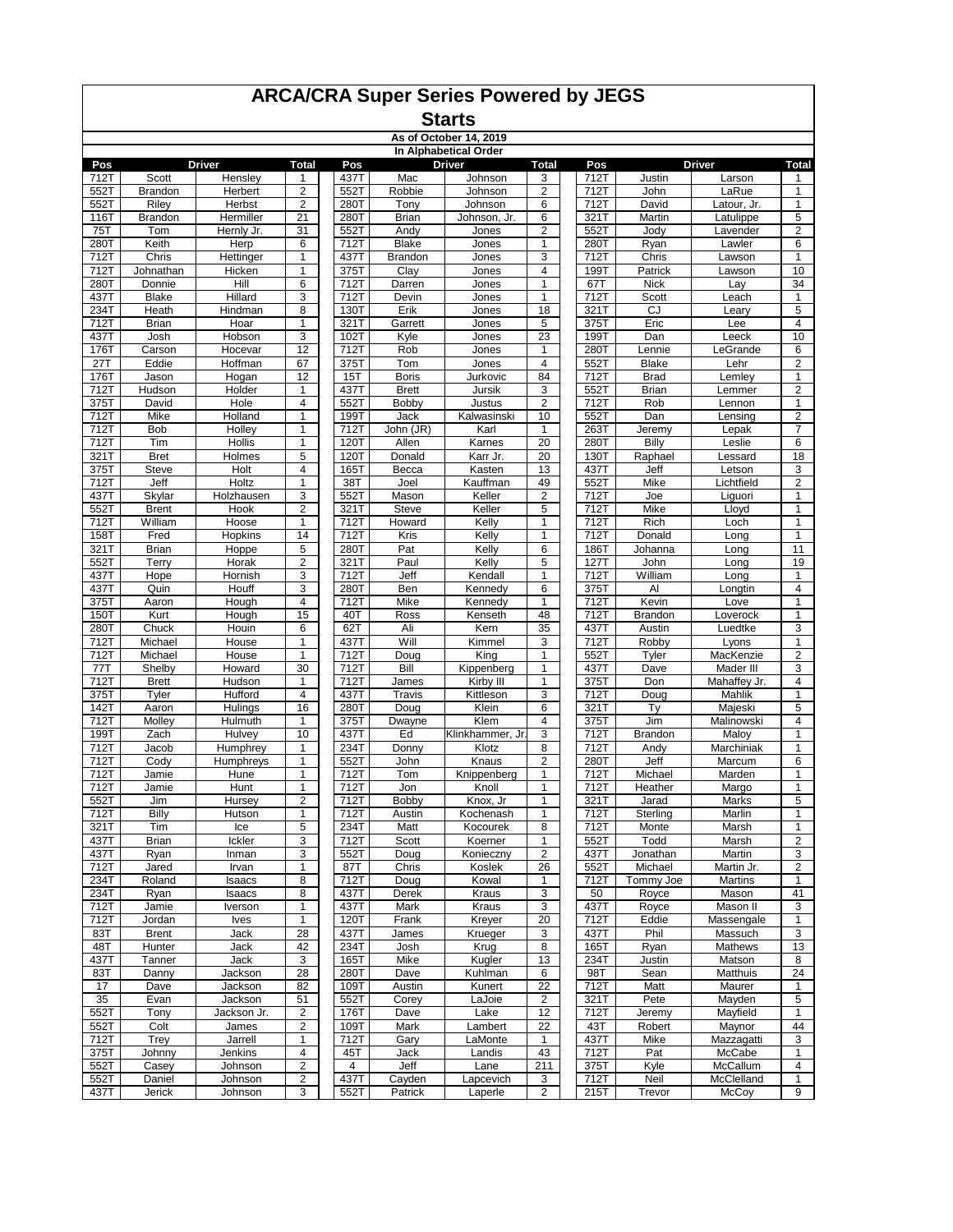#### **Starts As of October 14, 2019**

|      |              |                     |                  |      |                | AS OF OCTODER 14, 2019<br>In Alphabetical Order |                         |      |               |               |                         |
|------|--------------|---------------------|------------------|------|----------------|-------------------------------------------------|-------------------------|------|---------------|---------------|-------------------------|
| Pos  |              | <b>Driver</b>       | <b>Total</b>     | Pos  |                | <b>Driver</b>                                   | <b>Total</b>            | Pos  |               | <b>Driver</b> | <b>Total</b>            |
| 712T | Ricky        | McCray, Jr          | 1                | 437T | Jett           | Noland                                          | 3                       | 712T | Jason         | Power         | 1                       |
| 712T | Ron          | McDonald            | $\mathbf{1}$     | 280T | Trevor         | Noles                                           | 6                       | 552T | Rich          | Pratt         | $\overline{2}$          |
| 712T | Dan          | McEndearfer         | 1                | 437T | JR             | Norris                                          | 3                       | 712T | Dylan         | Presnell      | $\mathbf{1}$            |
| 321T | Ken          | McFarland           | 5                | 437T | Rex            | Norris III                                      | 3                       | 712T | Cory          | Pressler      | $\mathbf{1}$            |
| 280T | Griffin      | McGrath             | 6                | 712T | <b>RJ</b>      | Norton                                          | 1                       | 130T | Jordan        | Pruitt        | 18                      |
| 712T | <b>B.J.</b>  | McLeod              | $\mathbf{1}$     | 712T | Len            | Nowesel                                         | $\mathbf{1}$            | 234T | Dennis        | Prunty        | 8                       |
| 552T | David        | McManus             | $\overline{2}$   | 712T | Bryan          | <b>Nuckles</b>                                  | $\mathbf{1}$            | 67T  | Adam          | Purdy         | 34                      |
| 375T | Shaun        | McWhirter           | $\overline{4}$   | 375T | Tyler          | Nuckles                                         | $\pmb{4}$               | 234T | Chase         | Purdy         | 8                       |
| 375T | Larry        | Meadors             | $\overline{4}$   | 199T | John           | Nutley, Jr                                      | 10                      | 712T | Kyle          | Purvis        | 1                       |
| 437T | Bobby        | Measmer, Jr.        | 3                | 375T | Andrew         | Nylaan                                          | 4                       | 142T | Robbie        | Pyle          | 16                      |
| 165T | Ross         | Meeuwsen            | 13               | 45T  | <b>Brandon</b> | Oakley                                          | 43                      | 552T | David         | Quackenbush   | $\boldsymbol{2}$        |
| 215T | William      | Mefford             | 9                | 712T | <b>Brett</b>   | Oakley                                          | $\mathbf{1}$            | 552T | Freddy        | Query         | $\boldsymbol{2}$        |
| 263T | Charlie      | Menard              | 7                | 186T | Joe            | O'Connor                                        | 11                      | 120T | Grant         | Quinlan       | 20                      |
| 215T | Eddie        | Mercer              | 9                | 552T | David          | Odell                                           | $\overline{\mathbf{c}}$ | 165T | Tim           | Rader         | 13                      |
| 437T | Matt         | Merrell             | 3                | 437T | Justin         | Oertel                                          | 3                       | 234T | David         | Ragan         | 8                       |
| 552T | Eddie        | Messengill          | $\overline{2}$   | 127T | Robert         | Ohlman                                          | 19                      | 437T | Larry         | Raines        | 3                       |
| 437T | Joseph       | Meyer               | 3                | 215T | Connor         | Okrzesik                                        | 9                       | 437T | Jonathan      | Raney         | 3                       |
| 234T | Jay          | Middleton           | 8                | 437T | Tommy          | O'Leary IV                                      | 3                       | 321T | George        | Rangel        | 5                       |
| 712T | Chris        | Mikesell            | $\mathbf{1}$     | 437T | Dillon         | Oliver                                          | 3                       | 91T  | T.J.          | Reaid         | $\overline{25}$         |
| 234T | <b>Bret</b>  | Miles Jr.           | 8                | 13   | Todd           | Oliver                                          | 100                     | 712T | Austin        | Reed          | $\mathbf{1}$            |
| 552T | Butch        | Miller              | $\overline{2}$   | 552T | Will           | Olmsted                                         | 2                       | 199T | Tony          | Reed          | 10                      |
| 321T | Jeremy       | Miller              | 5                | 712T | Jim            | Olson                                           | $\mathbf{1}$            | 552T | Mark          | Reedy         | $\overline{c}$          |
| 215T | Joey         | Miller              | 9                | 375T | Chris          | Orr                                             | $\overline{4}$          | 437T | Lee           | Regensburger  | 3                       |
| 437T | John         | Miller              | 3                | 712T | Keith          | Ousley                                          | $\mathbf{1}$            | 552T | Justin        | Regnerus      | $\overline{2}$          |
| 552T | Jordan       | Miller              | $\boldsymbol{2}$ | 55T  | Spanks         | Overbeck                                        | $\overline{38}$         | 712T | Donnie        | Renner        | $\mathbf{1}$            |
| 437T | Terry        | Millikan            | 3                | 712T | Joey           | Padgett                                         | 1                       | 552T | Steve         | Renner        | $\overline{2}$          |
| 712T | Tyler        | Millwood            | $\mathbf{1}$     | 712T | Chris          | Parker                                          | $\mathbf{1}$            | 712T | Dennis        | Reno Jr.      | $\mathbf{1}$            |
| 51T  | Mason        | Mingus              | 40               | 712T | Jeff           | Parker                                          | $\mathbf{1}$            | 712T | Donny         | Reuvers       | $\mathbf{1}$            |
| 712T | Marc         | Mitchell            | 1                | 437T | Keith          | Parkhurst                                       | 3                       | 712T | Jon           | Reynolds Jr.  | 1                       |
| 437T | Trey         | Mitchell            | 3                | 552T | Greg           | Parr                                            | $\overline{\mathbf{c}}$ | 712T | <b>Rick</b>   | Rhonemus      | 1                       |
| 437T | Kevin        | Moenck              | 3                | 375T | Orie           | Parr                                            | $\overline{4}$          | 437T | Jeremy        | Rice          | 3                       |
| 91T  | Steve        | Moenck              | 25               | 12   | <b>Bobby</b>   | Parsley                                         | 106                     | 130T | Tony          | Ridner        | 18                      |
| 552T | Mike         | Monroe              | $\overline{2}$   | 712T | Donald         | Parsons                                         | 1                       | 18   | <b>Brian</b>  | Rievley       | 80                      |
| 199T | Seth         | Moody               | 10               | 712T | Matthew        | Parsons                                         | 1                       | 712T | David         | Rigan         | $\mathbf{1}$            |
| 199T | Ray          | Mooi                | 10               | 712T | Travis         | Pastrana                                        | $\mathbf{1}$            | 8T   | J.R.          | Roahrig       | 132                     |
| 552T | Fredrick     | Moore               | $\boldsymbol{2}$ | 321T | Jeremy         | Pate                                            | 5                       | 62T  | Tyler         | Roahrig       | 35                      |
| 215T | Andrew       | Morrissey           | 9                | 712T | Clarity        | Patton                                          | $\mathbf{1}$            | 712T | Coby          | Robb          | $\mathbf{1}$            |
| 712T | Lane         | Morrow              | $\mathbf{1}$     | 712T | <b>Brad</b>    | Payne                                           | $\mathbf{1}$            | 215T | Hunter        | Robbins       | 9                       |
| 712T | Billy        | Mowery              | $\mathbf{1}$     | 712T | Sam            | Payne                                           | $\mathbf{1}$            | 67T  | <b>Brett</b>  | Robinson      | 34                      |
| 437T | Joey         | Mucciacciaro        | 3                | 712T | Tommy          | Pecaro                                          | $\mathbf{1}$            | 375T | Cody          | Robinson      | $\overline{4}$          |
| 280T | <b>Brad</b>  | Mueller             | 6                | 712T | Randy          | Pedley                                          | $\mathbf{1}$            | 321T | Kent          | Robinson      | 5                       |
| 215T | <b>Brian</b> | Muick               | 9                | 199T | Preston        | Peltier                                         | 10                      | 116T | Todd          | Robinson      | 21                      |
| 712T | Scott        | Mulkern             | $\mathbf{1}$     | 321T | Chad           | Pendleton                                       | 5                       | 712T | <b>Blaine</b> | Rocha         | $\mathbf{1}$            |
| 712T | Ray          | Muncie              | $\mathbf{1}$     | 712T | Alex           | Perr                                            | $\mathbf{1}$            | 158T | Casey         | Roderick      | 14                      |
| 712T | Howard       | Muncy               | $\mathbf{1}$     | 437T | <b>Bud</b>     | Perry                                           | 3                       | 552T | Bill          | Rodgers       | $\overline{2}$          |
| 712T | Jacob        | Muncy               | 1                | 74   | Jeep           | Pflum                                           | 32                      | 375T | Clay          | Rogers        | 4                       |
| 437T | Jeremy       | Munniksma           | 3                | 712T | Ginger         | Phillips                                        | $\mathbf{1}$            | 712T | David         | Rogers        | 1                       |
| 81T  | Bobby        | Murany              | 29               | 42   | Tim            | Phillips                                        | 46                      | 712T | Christian     | Rose          | 1                       |
| 552T | <b>Nick</b>  | Murgic              | $\overline{c}$   | 712T | Michael        | Pickens                                         | $\mathbf{1}$            | 712T | Ronnie        | Rose          | $\mathbf{1}$            |
| 552T | Sean         | Murphy              | $\overline{2}$   | 51T  | Aaron          | Pierce                                          | 40                      | 22   | Brian         | Ross          | 75                      |
| 552T | Teddy        | Musgrave Jr.        | 2                | 552T | Martin         | Pierce                                          | 2                       | 176T | Joe           | Ross          | 12                      |
| 712T | Ron          | <b>Myers</b>        | $\mathbf{1}$     | 712T | Matt           | Piersma                                         | $\mathbf{1}$            | 437T | Scott         | Ross          | 3                       |
| 712T | Matt         | Mylin               | 1                | 712T | Duane          | Pierson                                         | 1                       | 552T | Tim           | Rothe         | $\overline{\mathbf{c}}$ |
| 375T | Eric         | Nale                | $\overline{4}$   | 712T | Michael        | Pilla                                           | $\mathbf{1}$            | 263T | Cole          | Rouse         | $\overline{7}$          |
| 321T | Austin       | Nason               | 5                | 552T | Tony           | Pittman                                         | $\overline{\mathbf{c}}$ | 437T | Ben           | Rowe          | 3                       |
| 62T  | Stephen      | Nasse               | 35               | 712T | Claude         | Plante, Jr.                                     | $\mathbf{1}$            | 712T | <b>Brett</b>  | Rowe          | $\mathbf{1}$            |
| 437T | Jason        | Neal                | 3                | 321T | Kyle           | Plott                                           | 5                       | 437T | Mike          | Rowe          | 3                       |
| 552T | John         | Neal                | $\overline{2}$   | 40T  | <b>Bubba</b>   | Pollard                                         | 48                      | 712T | Adam          | Royle         | $\mathbf{1}$            |
| 36T  | Scott        | Neal                | 50               | 712T | David          | Pollen Jr.                                      | 1                       | 321T | Steve         | Rubeck        | 5                       |
| 712T | Mark         | Neff                | 1                | 712T | Tony           | Ponkauskas                                      | 1                       | 712T | Korey         | Ruble         | $\mathbf{1}$            |
| 437T | Josh         | Nelms               | 3                | 30T  | Andy           | Ponstein                                        | 57                      | 712T | Richard       | Ruckh         | 1                       |
| 712T | Colton       | Nelson              | $\mathbf{1}$     | 712T | Bill           | Ponstein                                        | $\mathbf{1}$            | 552T | Logan         | Ruffin        | $\overline{2}$          |
| 150T | John Hunter  | Nemechek            | 15               | 712T | Brennan        | Poole                                           | $\mathbf{1}$            | 67T  | Logan         | Runyon        | 34                      |
| 552T | <b>Nick</b>  | Neri                | $\overline{2}$   | 712T | Josh           | Poore                                           | $\mathbf{1}$            | 321T | Mike          | Rush          | 5                       |
| 321T | <b>Brian</b> | Nester              | 5                | 375T | Chad           | Poorman                                         | $\overline{4}$          | 552T | David         | Russell       | $\overline{\mathbf{c}}$ |
| 375T | Dave         | Nester              | 4                | 437T | Michael        | Pope                                            | 3                       | 552T | Tim           | Russell       | $\overline{c}$          |
| 712T | Ryan         | Newman              | 1                | 375T | Nolan          | Pope                                            | $\overline{4}$          | 263T | Wes           | Russell, Jr   | $\overline{7}$          |
| 712T | Roger Lee    | Newton              | $\mathbf{1}$     | 712T | Sammy          | Potashnick                                      | $\mathbf{1}$            | 109T | Kenzie        | Ruston        | $\overline{22}$         |
| 102T | Colin        | Nickolai<br>Niewiek | 23               | 321T | Cardell        | Potter                                          | 5                       | 437T | Jake          | Ryan          | 3                       |
| 34   | Jay          |                     | 54               | 552T | Cole           | Powell                                          | $\overline{2}$          | 712T | Justin        | Ryan          | $\mathbf{1}$            |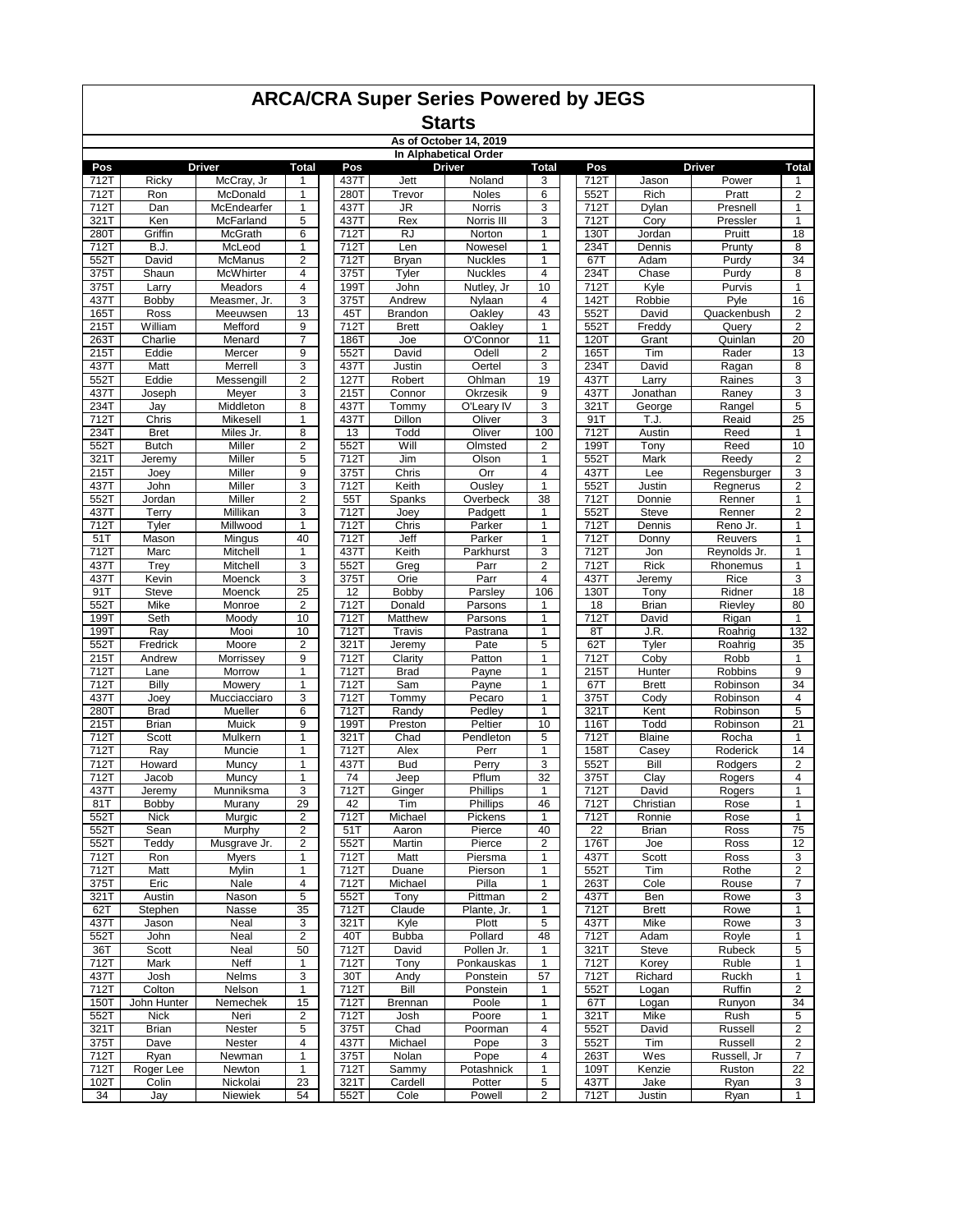#### **Starts As of October 14, 2019**

| In Alphabetical Order |                        |                      |                                  |              |                     |                           |                              |              |                   |                               |                                |
|-----------------------|------------------------|----------------------|----------------------------------|--------------|---------------------|---------------------------|------------------------------|--------------|-------------------|-------------------------------|--------------------------------|
| Pos                   |                        | <b>Driver</b>        | <b>Total</b>                     | Pos          |                     | Driver                    | <b>Total</b>                 | Pos          |                   | <b>Driver</b>                 | <b>Total</b>                   |
| 552T                  | Ronnie                 | Sanders              | $\overline{2}$                   | 712T         | Regan               | Smith                     | 1                            | 712T         | Ricky             | Turner                        | $\mathbf{1}$                   |
| 321T<br>215T          | Sammy<br>Dalton        | Sanders              | 5<br>9                           | 712T<br>165T | Scott               | Smith<br>Smith            | 1<br>13                      | 712T<br>552T | Robert<br>Brandon | Turner<br>Tweedy              | $\mathbf{1}$<br>$\overline{2}$ |
| 712T                  | Scott                  | Sargeant<br>Saunders | 1                                | 67T          | Stanley<br>Tom      | Smith                     | 34                           | 3            | Kenny             | Tweedy                        | 224                            |
| 437T                  | Johnny                 | Sauter               | 3                                | 234T         | Zane                | Smith                     | 8                            | 712T         | George            | Urban II                      | 1                              |
| 321T                  | Travis                 | Sauter               | 5                                | 215T         | Trent               | Snyder                    | 9                            | 375T         | Greg              | Usher                         | $\overline{4}$                 |
| 437T                  | Shane                  | Sawyer               | 3                                | 712T         | Jay                 | Sommers                   | 1                            | 215T         | Josh              | Vadnais                       | 9                              |
| 712T                  | Tony                   | Scalpelli, Jr.       | $\mathbf{1}$                     | 712T         | Lonnie              | Sommerville               | 1                            | 321T         | John              | Vallo                         | 5                              |
| 552T                  | Jerry                  | Schafer              | 2                                | 375T         | <b>Brett</b>        | Sontag                    | 4                            | 55T          | Greg              | Van Alst                      | 38                             |
| 712T                  | Paul                   | Schafer              | $\mathbf{1}$                     | 712T         | Reed                | Sorenson                  | 1                            | 712T         | Benny             | Van Cleve                     | 1                              |
| 552T                  | Tim                    | Schendel             | $\overline{2}$                   | 712T         | Larry               | Speakman                  | 1                            | 215T         | Billy             | Van Meter                     | 9                              |
| 91T                   | Dennis                 | Schoenfeld           | 25                               | 712T         | Tyler               | Speer                     | 1                            | 5            | Eddie             | Van Meter                     | 182                            |
| 263T                  | Ken                    | Schrader             | 7                                | 437T         | Jeremy              | Spoonmore                 | 3                            | 263T         | Dominique         | Van Wieringen                 | 7                              |
| 552T<br>552T          | <b>Buddy</b><br>Justin | Schrock<br>Schroeder | $\overline{2}$<br>$\overline{2}$ | 321T<br>234T | Hayden<br>Gary      | Sprague<br>St. Amant      | 5<br>8                       | 321T<br>712T | Tristan<br>Jason  | Van Wieringen<br>VanDenberg   | 5<br>1                         |
| 437T                  | Larry                  | Schuler              | 3                                | 712T         | Don                 | St. Denis                 | 1                            | 712T         | Dan               | Vander Molen                  | 1                              |
| 712T                  | Garrett                | Schwartz             | $\mathbf{1}$                     | 19           | Tommy               | St. John                  | 79                           | 712T         | D.J.              | Vanderley                     | $\mathbf{1}$                   |
| 437T                  | Jeff                   | Scofield             | 3                                | 186T         | Mike                | Stacy                     | 11                           | 8T           | Johnny            | VanDoorn                      | 132                            |
| 437T                  | <b>Brian</b>           | Scott                | 3                                | 712T         | Zach                | Stacy                     | 1                            | 321T         | Lee               | VanDyk                        | 5                              |
| 712T                  | Rodney                 | Scott                | 1                                | 712T         | Tony                | Staffen                   | 1                            | 109T         | Terry             | VanHaitsma                    | 22                             |
| 437T                  | Derek                  | Scott, Jr            | 3                                | 552T         | Greg                | Stapleton                 | 2                            | 552T         | Bob               | Varney                        | 2                              |
| 263T                  | Cory                   | Seal                 | $\overline{7}$                   | 712T         | Kesley              | <b>Steele</b>             | 1                            | 280T         | Brandon           | Varney                        | 6                              |
| 712T                  | Logan                  | Seavey               | 1                                | 552T         | Tim                 | <b>Steele</b>             | $\overline{2}$               | 712T         | <b>Brad</b>       | $\overline{\mathsf{W}}$ agner | $\mathbf{1}$                   |
| 712T                  | <b>Steve</b>           | Seegott              | 1                                | 375T         | Keith               | Sterkowitz                | 4                            | 552T         | Justin            | Wakefield                     | $\boldsymbol{2}$               |
| 60T                   | Rich<br>Austin Wayne   | Segvich              | 37                               | 712T<br>150T | Eric                | St-Gelais<br><b>Stith</b> | $\mathbf{1}$                 | 712T         | <b>Bubba</b>      | Wallace                       | $\mathbf{1}$                   |
| 4371<br>186T          | Terry                  | Self<br>Senneker Jr. | 3<br>11                          | 712T         | Jeff<br>Garrett     | Stonum                    | 15<br>1                      | 712T<br>712T | Eric<br>Kenny     | Wallace<br>Wallace            | 1<br>$\mathbf{1}$              |
| 552T                  | Dave                   | Sensiba              | $\overline{2}$                   | 437T         | Jeff                | Storm                     | 3                            | 552T         | Matt              | Wallace                       | $\overline{\mathbf{c}}$        |
| 437T                  | Joey                   | Senter               | 3                                | 280T         | Bobby               | Stremme                   | 6                            | 136T         | <b>Steve</b>      | Wallace                       | 17                             |
| 375T                  | Anthony                | Sergi                | $\overline{4}$                   | 87T          | David               | Stremme                   | 26                           | 375T         | Joe               | Walsh                         | $\overline{4}$                 |
| 712T                  | Cory                   | Setser               | 1                                | 712T         | Dennis              | Strickland                | 1                            | 712T         | Casey             | Walter                        | $\mathbf{1}$                   |
| 280T                  | Jason                  | Setser               | 6                                | 375T         | Dakota              | Stroup                    | 4                            | 437T         | Nate              | Walton                        | 3                              |
| 552T                  | Brandon                | Setzer               | $\overline{2}$                   | 712T         | Mike                | Strupp                    | 1                            | 712T         | Ken               | Warner                        | 1                              |
| 91T                   | Paul                   | Shafer Jr.           | 25                               | 437T         | Tony                | Strupp                    | 3                            | 712T         | Jacob             | Warren                        | $\mathbf{1}$                   |
| 712T                  | Paul                   | Shafer Sr.           | 1                                | 375T         | James               | Swan                      | 4                            | 136T         | <b>Brandon</b>    | Watson                        | 17                             |
| 712T                  | Jerry                  | Sharp                | $\mathbf{1}$                     | 280T         | Ed                  | Szelagowski Jr.           | 6                            | 712T         | Kurt              | Waush                         | $\mathbf{1}$                   |
| 552T<br>62T           | <b>DJ</b><br>Jonathan  | Shaw<br>Shields      | $\overline{2}$<br>35             | 712T<br>321T | <b>Nick</b><br>Greg | Szotko<br>Taylor          | 1<br>5                       | 321T<br>375T | Spencer<br>Jeff   | Wauters<br>Way                | $\overline{5}$<br>4            |
| 25T                   | Jason                  | Shively              | 72                               | 91T          | Zach                | Taylor                    | 25                           | 83T          | Ken               | Weaver                        | 28                             |
| 321T                  | Billy                  | Shotko               | 5                                | 552T         | Ryan                | Tedesco                   | $\overline{\mathbf{c}}$      | 712T         | John              | Webb                          | $\mathbf{1}$                   |
| 263T                  | Evan                   | Shotko               | $\overline{7}$                   | 437T         | Adam                | Terry                     | 3                            | 437T         | Karl              | Weber                         | 3                              |
| 712T                  | Justin                 | Shriner              | 1                                | 165T         | Gary                | Terry                     | 13                           | 321T         | Daniel            | Webster                       | 5                              |
| 150T                  | Bob                    | Sibila               | 15                               | 552T         | Austin              | Thaxton                   | $\overline{\mathbf{c}}$      | 280T         | Chris             | Weinkauf                      | 6                              |
| 712T                  | <b>Rick</b>            | Sibila               | 1                                | 712T         | Austin              | Thaxton                   | 1                            | 321T         | Jason             | Weinkauf                      | 5                              |
| 55T                   | Tim                    | Sibila               | 38                               | 375T         | Michael             | Thayer                    | 4                            | 437T         | Ben               | Welch                         | 3                              |
| 280T                  | Bob                    | Sibila, Jr.          | 6                                | 186T         | Austin              | Theriault                 | 11                           | 234T         | Jimmy             | Weller                        | 8                              |
| 712T                  | Austin                 | Siebert              | 1                                | 712T         | Jimmy               | Thiel                     | 1                            | 552T         | D.J.              | Weltmeyer                     | 2                              |
| $375$ T<br>437T       | Ryan<br>Shane          | Sieg<br>Sieg         | $\overline{4}$<br>3              | 712T<br>712T | Joel<br>Jared       | Thiesen<br>Thomas         | $\mathbf{1}$<br>$\mathbf{1}$ | 234T<br>712T | Dave<br>Robert    | Weltmeyer<br>Werkmeister      | 8<br>$\mathbf{1}$              |
| 712T                  | Jim                    | Siewert              | 1                                | 712T         | Scott               | Thomas                    | 1                            | 712T         | <b>Burgess</b>    | White                         | 1                              |
| 712T                  | Jim                    | Sikes, Jr.           | 1                                | 199T         | Tom                 | Thomas                    | 10                           | 375T         | Jenny             | White                         | 4                              |
| 215T                  | Michael                | Simko                | 9                                | 712T         | Will                | Thomas                    | 1                            | 263T         | Mike              | White                         | 7                              |
| 712T                  | Dave                   | Simpson              | 1                                | 712T         | Tanner              | Thorson                   | 1                            | 712T         | Ronnie            | White                         | 1                              |
| 552T                  | Greg                   | Simpson              | 2                                | 552T         | Matt                | Tifft                     | $\overline{\mathbf{c}}$      | 45T          | Scott             | Whitehouse                    | 43                             |
| 199T                  | Jordan                 | Sims                 | 10                               | 712T         | <b>Brian</b>        | Tillema                   | 1                            | 712T         | T.K.              | Whitman                       | $\mathbf{1}$                   |
| 712T                  | L.B.                   | Skaggs               | 1                                | 712T         | Curt                | Tillman                   | 1                            | 552T         | Dill              | Whittymore                    | $\boldsymbol{2}$               |
| 29                    | Ray                    | Skillman             | 66                               | 552T         | Cole                | Timm                      | $\overline{\mathbf{c}}$      | 712T         | <b>Brian</b>      | Wiersma                       | 1                              |
| 712T                  | Fain                   | Skinner              | 1                                | 552T         | Jason               | Timmerman                 | $\overline{\mathbf{c}}$      | 552T         | <b>Bobby</b>      | Wilberg                       | $\overline{\mathbf{c}}$        |
| 437T<br>712T          | Josh<br>Dean           | Slade<br>Slappey     | 3<br>1                           | 712T<br>552T | Zachary<br>Lee      | Tinkle<br>Tissot          | 1<br>2                       | 552T<br>712T | Tim<br>John       | Wilcox<br>Wilkerson           | $\overline{\mathbf{c}}$<br>1   |
| 712T                  | Vern                   | Slaugh               | 1                                | 712T         | Kevin               | Todd                      | 1                            | 712T         | Mark              | Wilkins                       | $\mathbf{1}$                   |
| 712T                  | Mike                   | Slone                | 1                                | 437T         | Colin               | Toland                    | 3                            | 552T         | Ricky             | Wilkinson                     | $\overline{c}$                 |
| 712T                  | <b>Bubba</b>           | Smith                | 1                                | 375T         | Chris               | Tomasik                   | 4                            | 552T         | Brennon           | Willard                       | $\overline{2}$                 |
| 280T                  | Casey                  | Smith                | 6                                | 234T         | Scott               | Tomasik                   | 8                            | 437T         | Wayne             | Willard                       | 3                              |
| 215T                  | Chandler               | Smith                | 9                                | 437T         | John Wes            | Townley                   | 3                            | 552T         | Cole              | Williams                      | 2                              |
| 67T                   | Jack                   | Smith                | 34                               | 712T         | Randy               | Triplett                  | 1                            | 552T         | Corey             | Williams                      | 2                              |
| 437T                  | Jared                  | Smith                | 3                                | 109T         | Alan                | Troxell                   | 22                           | 158T         | Joe               | Williamson                    | 14                             |
| 712T                  | Jesse                  | Smith                | $\mathbf{1}$                     | 437T         | Doug                | True                      | 3                            | 437T         | Jackie            | Willis                        | 3                              |
| 552T                  | Josh                   | Smith                | 2                                | 712T         | Jimmy               | Tucker                    | 1                            | 199T         | Kevin             | Willis                        | 10                             |
| 552T                  | Mike                   | Smith                | $\overline{2}$                   | 1            | Rick                | Turner                    | 246                          | 437T         | Dave              | Wilson                        | 3                              |